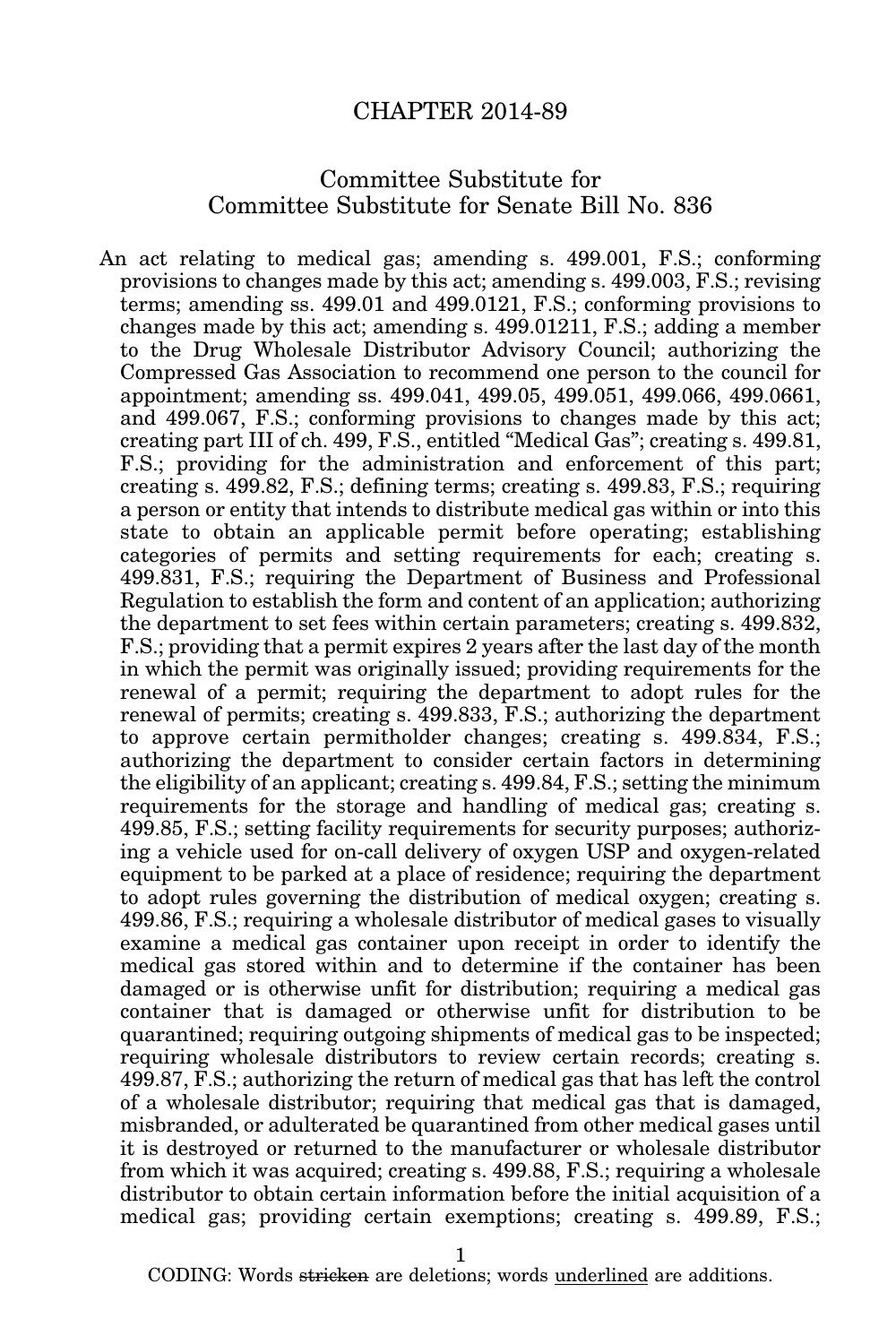requiring a permitholder under this part to establish and maintain transactional records; providing a retention period for certain records and requiring that such records be available for inspection during that period; creating s. 499.90, F.S.; requiring a wholesale distributor to establish, maintain, and adhere to certain written policies and procedures; creating s. 499.91, F.S.; prohibiting certain acts; creating s. 499.92, F.S.; establishing criminal penalties; authorizing property or assets subject to forfeiture to be seized pursuant to a warrant; creating s. 499.93, F.S.; authorizing the department to require a facility that engages in the manufacture, retail sale, or wholesale distribution of medical gas to undergo an inspection; authorizing the department to authorize a third party to inspect such facilities; creating s. 499.931, F.S.; providing that trade secret information required to be submitted pursuant to this part must be maintained by the department; creating s. 499.94, F.S.; requiring fees collected pursuant to this part to be deposited into the Professional Regulation Trust Fund; amending ss. 409.9201, 460.403, 465.0265, 499.01212, 499.015, and 499.024, F.S.; conforming cross-references; providing an effective date.

Be It Enacted by the Legislature of the State of Florida:

Section 1. Section 499.001, Florida Statutes, is amended to read:

499.001 Florida Drug and Cosmetic Act; short title.—Sections 499.001- 499.94 499.001-499.081 may be cited as the "Florida Drug and Cosmetic Act."

Section 2. Subsections (12) through (32) and subsections (47) through (55) of section 499.003, Florida Statutes, are renumbered as subsections (11) through (31) and subsections (46) through (54), respectively, and present subsections (11), (43), and (46) of that section are amended, to read:

499.003 Definitions of terms used in this part.—As used in this part, the term:

 $(32)(11)$  "Compressed Medical gas" means any liquefied or vaporized gas that is a prescription drug, whether  $\ddot{\textbf{t}}$  is alone or in combination with other gases, and as defined in the federal act.

(43) "Prescription drug" means a prescription, medicinal, or legend drug, including, but not limited to, finished dosage forms or active pharmaceutical ingredients subject to, defined by, or described by s. 503(b) of the federal Food, Drug, and Cosmetic act or s.  $465.003(8)$ , s.  $499.007(13)$ , or subsection  $(32)$   $(11)$ , subsection  $(46)$ , or subsection  $(52)$   $(53)$ , except that an active pharmaceutical ingredient is a prescription drug only if substantially all finished dosage forms in which it may be lawfully dispensed or administered in this state are also prescription drugs.

(46) "Prescription medical oxygen" means oxygen USP which is a drug that can only be sold on the order or prescription of a practitioner authorized by law to prescribe. The label of prescription medical oxygen must comply

2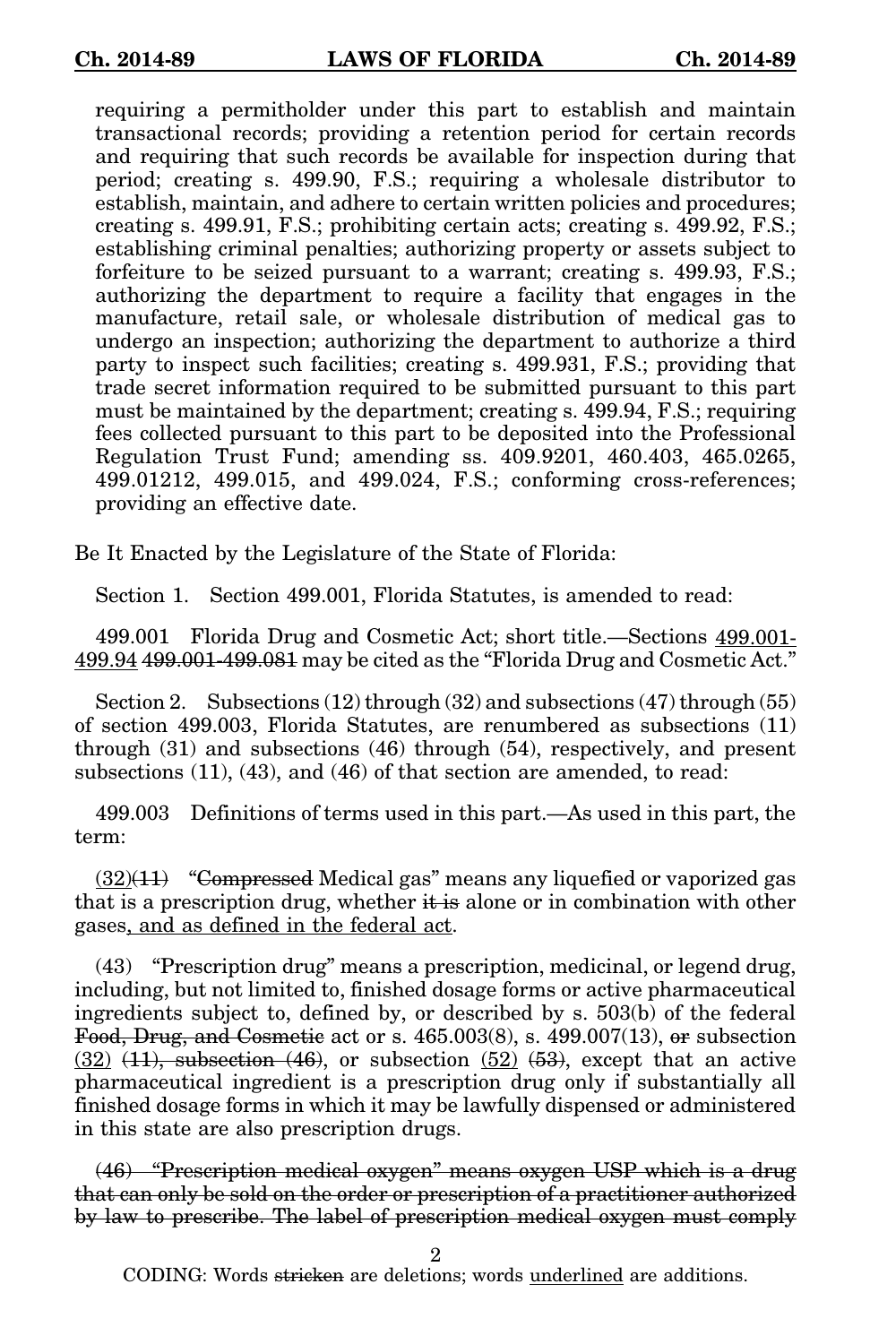with current labeling requirements for oxygen under the Federal Food, Drug, and Cosmetic Act.

Section 3. Subsection  $(1)$ , paragraphs  $(a)$ ,  $(c)$ ,  $(g)$ ,  $(m)$ ,  $(n)$ , and  $(o)$  of subsection (2), and subsection (5) of section 499.01, Florida Statutes, are amended to read:

499.01 Permits.—

(1) Prior to operating, a permit is required for each person and establishment that intends to operate as:

- (a) A prescription drug manufacturer;
- (b) A prescription drug repackager;
- (c) A nonresident prescription drug manufacturer;
- (d) A prescription drug wholesale distributor;
- (e) An out-of-state prescription drug wholesale distributor;
- (f) A retail pharmacy drug wholesale distributor;
- (g) A restricted prescription drug distributor;
- (h) A complimentary drug distributor;
- (i) A freight forwarder;
- (j) A veterinary prescription drug retail establishment;
- (k) A veterinary prescription drug wholesale distributor;
- (l) A limited prescription drug veterinary wholesale distributor;

(m) A medical oxygen retail establishment;

- (n) A compressed medical gas wholesale distributor;
- (o) A compressed medical gas manufacturer;
- $(m)(p)$  An over-the-counter drug manufacturer;
- $(n)(\theta)$  A device manufacturer:
- $(o)(r)$  A cosmetic manufacturer;
- $(p)(s)$  A third party logistics provider; or
- $(q)(t)$  A health care clinic establishment.
- (2) The following permits are established:

## 3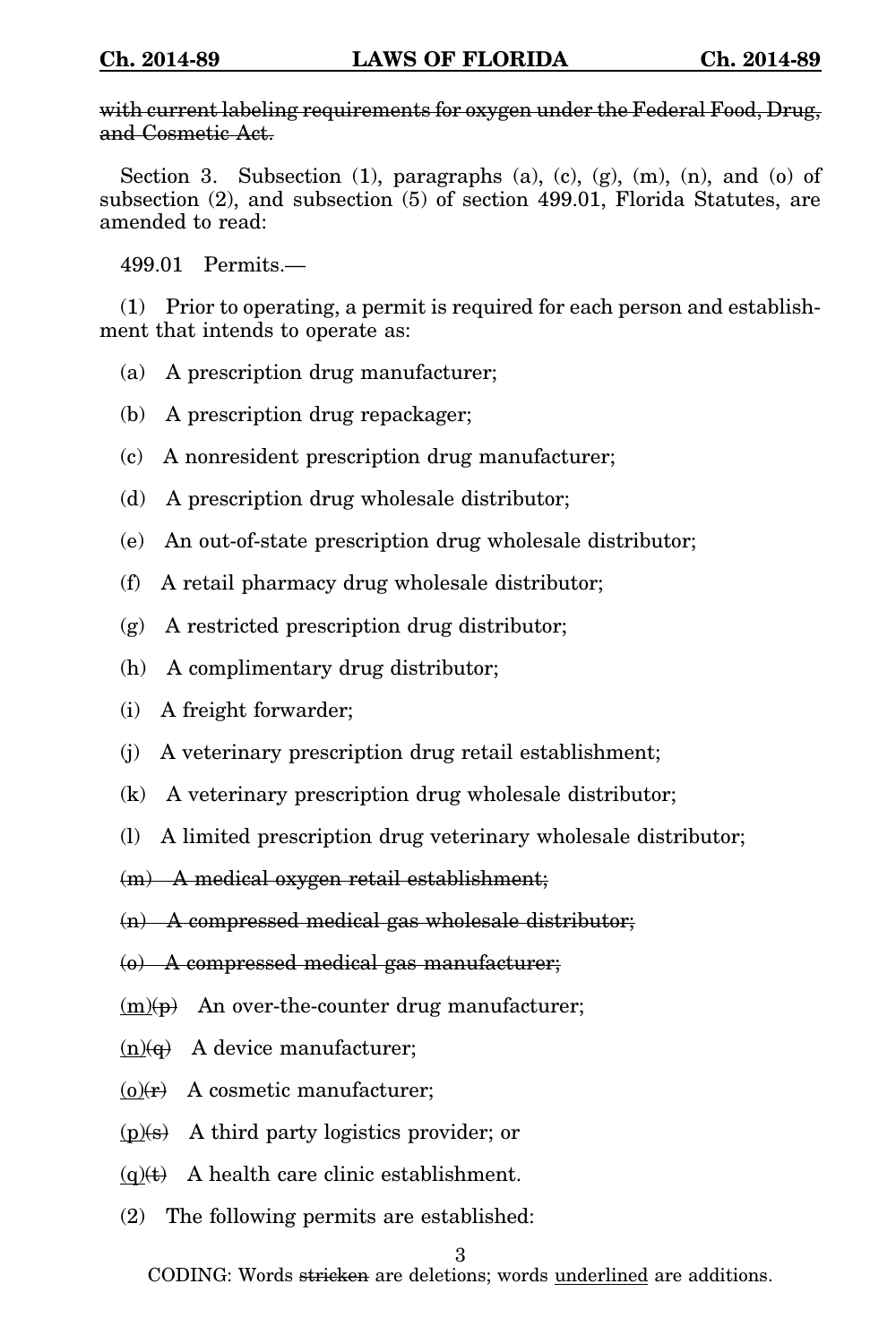(a) Prescription drug manufacturer permit.—A prescription drug manufacturer permit is required for any person that is a manufacturer of a prescription drug and that manufactures or distributes such prescription drugs in this state.

1. A person that operates an establishment permitted as a prescription drug manufacturer may engage in wholesale distribution of prescription drugs manufactured at that establishment and must comply with all of the provisions of this part, except s. 499.01212, and the rules adopted under this part, except s. 499.01212, which apply to a wholesale distributor.

2. A prescription drug manufacturer must comply with all appropriate state and federal good manufacturing practices.

3. A blood establishment, as defined in s. 381.06014, operating in a manner consistent with the provisions of 21 C.F.R. parts 211 and 600-640, and manufacturing only the prescription drugs described in s. 499.003(53)(d) s. 499.003(54)(d) is not required to be permitted as a prescription drug manufacturer under this paragraph or to register products under s. 499.015.

(c) Nonresident prescription drug manufacturer permit.—A nonresident prescription drug manufacturer permit is required for any person that is a manufacturer of prescription drugs, unless permitted as a third party logistics provider, located outside of this state or outside the United States and that engages in the wholesale distribution in this state of such prescription drugs. Each such manufacturer must be permitted by the department and comply with all of the provisions required of a wholesale distributor under this part, except s. 499.01212.

1. A person that distributes prescription drugs for which the person is not the manufacturer must also obtain an out-of-state prescription drug wholesale distributor permit or third party logistics provider permit pursuant to this section to engage in the wholesale distribution of such prescription drugs. This subparagraph does not apply to a manufacturer as defined in  $s$ .  $499.003(30)(e)$  s.  $499.003(31)(e)$ .

2. Any such person must comply with the licensing or permitting requirements of the jurisdiction in which the establishment is located and the federal act, and any product wholesaled into this state must comply with this part. If a person intends to import prescription drugs from a foreign country into this state, the nonresident prescription drug manufacturer must provide to the department a list identifying each prescription drug it intends to import and document approval by the United States Food and Drug Administration for such importation.

 $(g)$  Restricted prescription drug distributor permit.—

1. A restricted prescription drug distributor permit is required for:

4

CODING: Words <del>stricken</del> are deletions; words <u>underlined</u> are additions.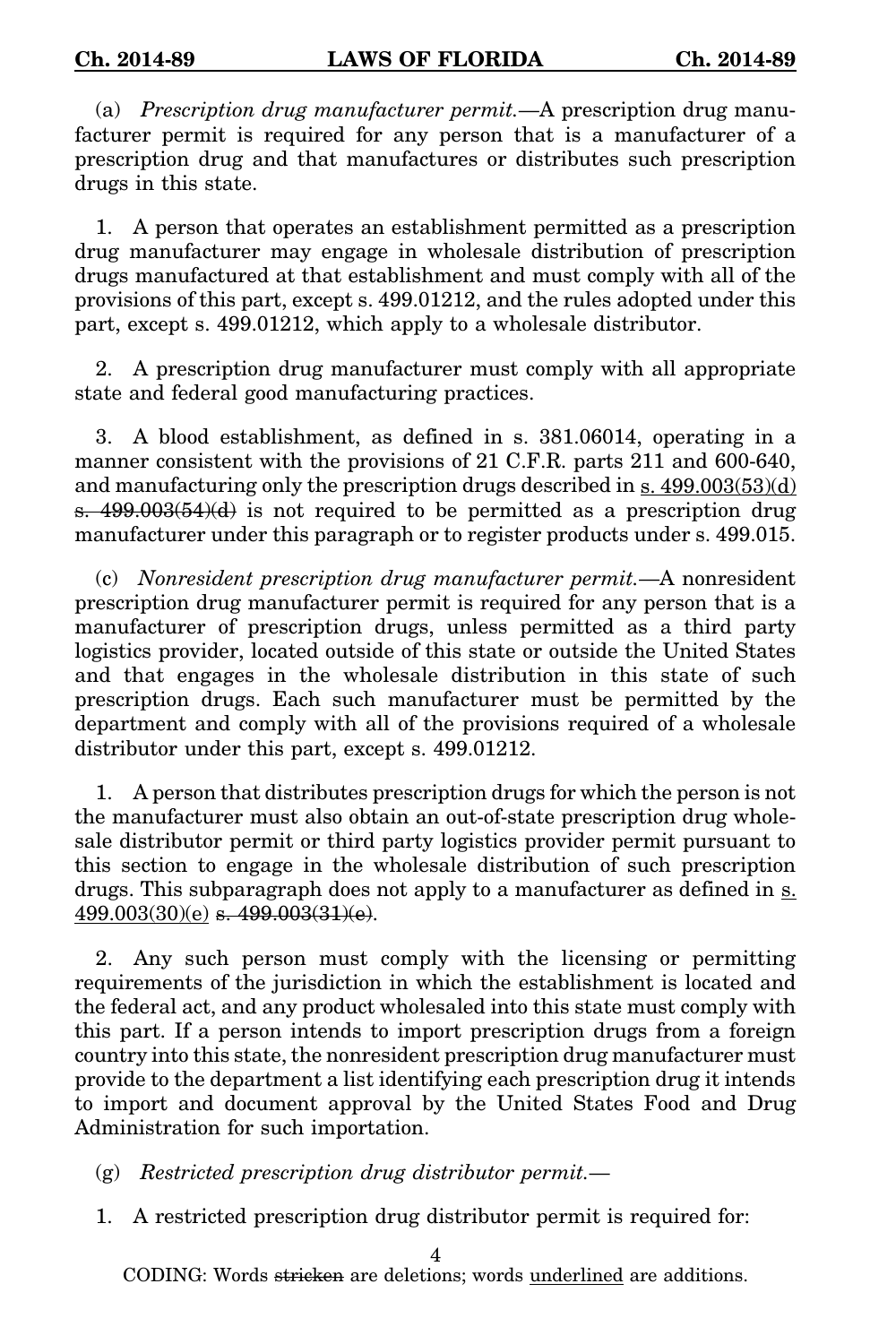a. Any person located in this state who engages in the distribution of a prescription drug, which distribution is not considered "wholesale distribution" under s.  $499.003(53)(a)$  s.  $499.003(54)(a)$ .

b. Any person located in this state who engages in the receipt or distribution of a prescription drug in this state for the purpose of processing its return or its destruction if such person is not the person initiating the return, the prescription drug wholesale supplier of the person initiating the return, or the manufacturer of the drug.

c. A blood establishment located in this state which collects blood and blood components only from volunteer donors as defined in s. 381.06014 or pursuant to an authorized practitioner's order for medical treatment or therapy and engages in the wholesale distribution of a prescription drug not described in s.  $499.003(53)(d)$  s.  $499.003(54)(d)$  to a health care entity. A mobile blood unit operated by a blood establishment permitted under this sub-subparagraph is not required to be separately permitted. The health care entity receiving a prescription drug distributed under this sub-subparagraph must be licensed as a closed pharmacy or provide health care services at that establishment. The blood establishment must operate in accordance with s. 381.06014 and may distribute only:

(I) Prescription drugs indicated for a bleeding or clotting disorder or anemia;

(II) Blood-collection containers approved under s. 505 of the federal act;

(III) Drugs that are blood derivatives, or a recombinant or synthetic form of a blood derivative;

(IV) Prescription drugs that are identified in rules adopted by the department and that are essential to services performed or provided by blood establishments and authorized for distribution by blood establishments under federal law; or

(V) To the extent authorized by federal law, drugs necessary to collect blood or blood components from volunteer blood donors; for blood establishment personnel to perform therapeutic procedures under the direction and supervision of a licensed physician; and to diagnose, treat, manage, and prevent any reaction of a volunteer blood donor or a patient undergoing a therapeutic procedure performed under the direction and supervision of a licensed physician,

as long as all of the health care services provided by the blood establishment are related to its activities as a registered blood establishment or the health care services consist of collecting, processing, storing, or administering human hematopoietic stem cells or progenitor cells or performing diagnostic testing of specimens if such specimens are tested together with specimens undergoing routine donor testing. The blood establishment may purchase

5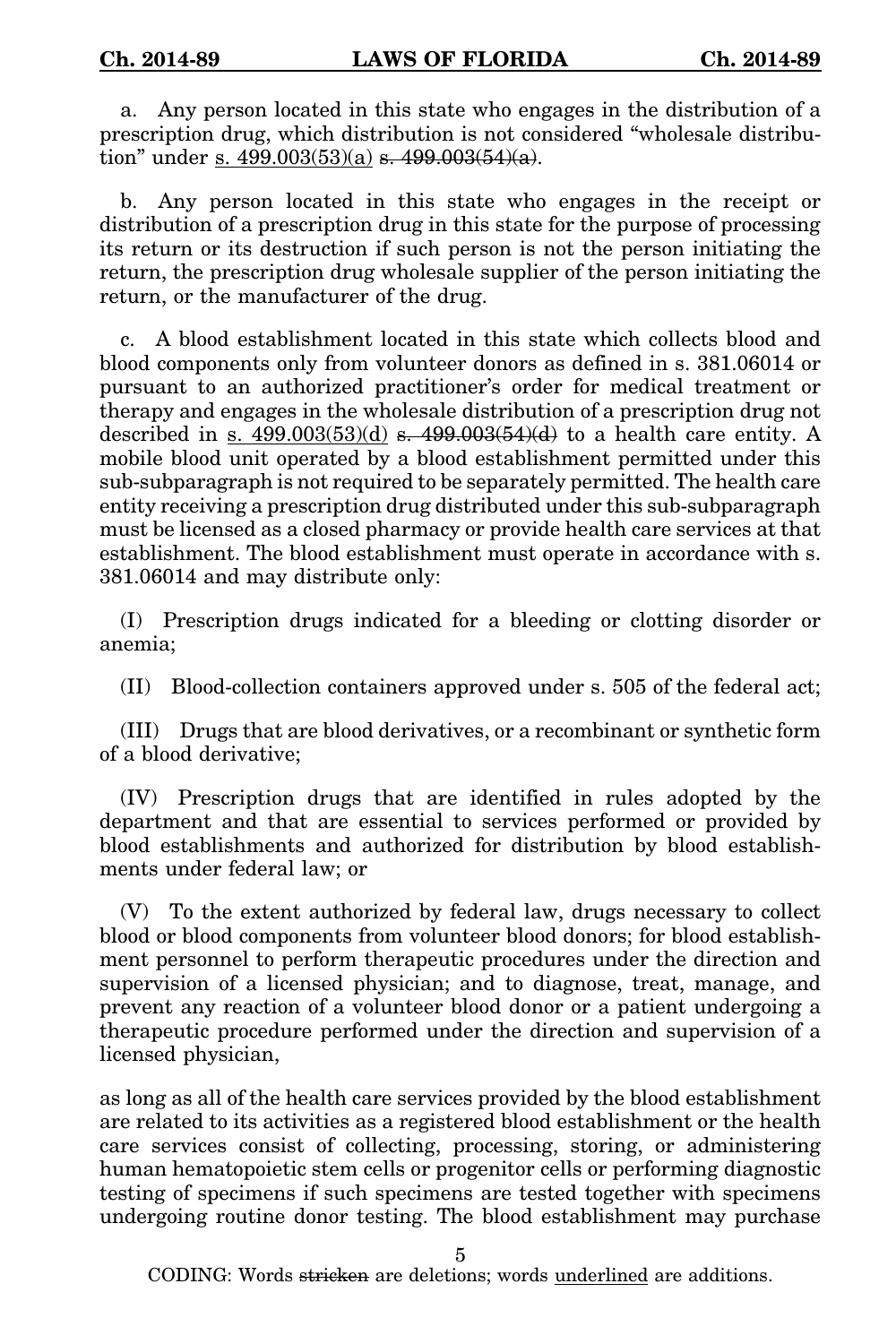and possess the drugs described in this sub-subparagraph without a health care clinic establishment permit.

2. Storage, handling, and recordkeeping of these distributions by a person required to be permitted as a restricted prescription drug distributor must be in accordance with the requirements for wholesale distributors under s. 499.0121, but not those set forth in s. 499.01212 if the distribution occurs pursuant to sub-subparagraph 1.a. or sub-subparagraph 1.b.

3. A person who applies for a permit as a restricted prescription drug distributor, or for the renewal of such a permit, must provide to the department the information required under s. 499.012.

4. The department may adopt rules regarding the distribution of prescription drugs by hospitals, health care entities, charitable organizations, other persons not involved in wholesale distribution, and blood establishments, which rules are necessary for the protection of the public health, safety, and welfare.

(m) Medical oxygen retail establishment permit.—A medical oxygen retail establishment permit is required for any person that sells medical oxygen to patients only. The sale must be based on an order from a practitioner authorized by law to prescribe. The term does not include a pharmacy licensed under chapter 465.

1. A medical oxygen retail establishment may not possess, purchase, sell, or trade any prescription drug other than medical oxygen.

2. A medical oxygen retail establishment may refill medical oxygen for an individual patient based on an order from a practitioner authorized by law to prescribe. A medical oxygen retail establishment that refills medical oxygen must comply with all appropriate state and federal good manufacturing practices.

3. A medical oxygen retail establishment must comply with all of the wholesale distribution requirements of s. 499.0121.

4. Prescription medical oxygen sold by a medical oxygen retail establishment pursuant to a practitioner's order may not be returned into the retail establishment's inventory.

(n) Compressed medical gas wholesale distributor permit.—A compressed medical gas wholesale distributor is a wholesale distributor that is limited to the wholesale distribution of compressed medical gases to other than the consumer or patient. The compressed medical gas must be in the original sealed container that was purchased by that wholesale distributor. A compressed medical gas wholesale distributor may not possess or engage in the wholesale distribution of any prescription drug other than compressed medical gases. The department shall adopt rules that govern the wholesale distribution of prescription medical oxygen for emergency use. With respect to the emergency use of prescription medical oxygen, those rules may not be

6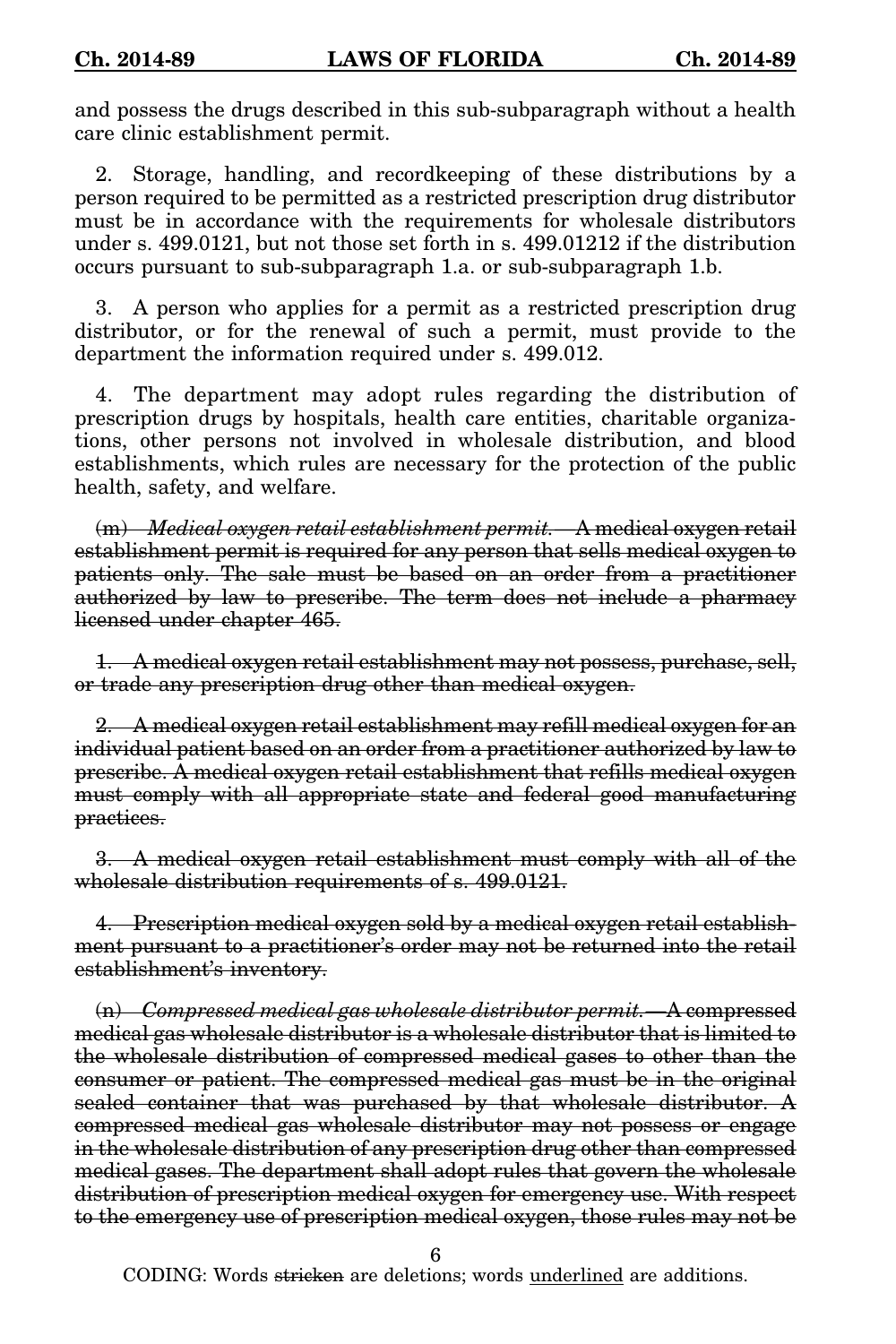inconsistent with rules and regulations of federal agencies unless the Legislature specifically directs otherwise.

(o) Compressed medical gas manufacturer permit.—A compressed medical gas manufacturer permit is required for any person that engages in the manufacture of compressed medical gases or repackages compressed medical gases from one container to another.

1. A compressed medical gas manufacturer may not manufacture or possess any prescription drug other than compressed medical gases.

2. A compressed medical gas manufacturer may engage in wholesale distribution of compressed medical gases manufactured at that establishment and must comply with all the provisions of this part and the rules adopted under this part that apply to a wholesale distributor.

3. A compressed medical gas manufacturer must comply with all appropriate state and federal good manufacturing practices.

(5) A prescription drug repackager permit issued under this part is not required for a restricted prescription drug distributor permitholder that is a health care entity to repackage prescription drugs in this state for its own use or for distribution to hospitals or other health care entities in the state for their own use, pursuant to <u>s. 499.003(53)(a)3.</u> s. 499.003(54)(a)3., if:

(a) The prescription drug distributor notifies the department, in writing, of its intention to engage in repackaging under this exemption, 30 days before engaging in the repackaging of prescription drugs at the permitted establishment;

(b) The prescription drug distributor is under common control with the hospitals or other health care entities to which the prescription drug distributor is distributing prescription drugs. As used in this paragraph, "common control" means the power to direct or cause the direction of the management and policies of a person or an organization, whether by ownership of stock, voting rights, contract, or otherwise;

The prescription drug distributor repackages the prescription drugs in accordance with current state and federal good manufacturing practices; and

(d) The prescription drug distributor labels the prescription drug it repackages in accordance with state and federal laws and rules.

The prescription drug distributor is exempt from the product registration requirements of s. 499.015 with regard to the prescription drugs that it repackages and distributes under this subsection.

Section 4. Paragraph (b) of subsection (2) of section 499.0121, Florida Statutes, is amended to read:

7

CODING: Words <del>stricken</del> are deletions; words <u>underlined</u> are additions.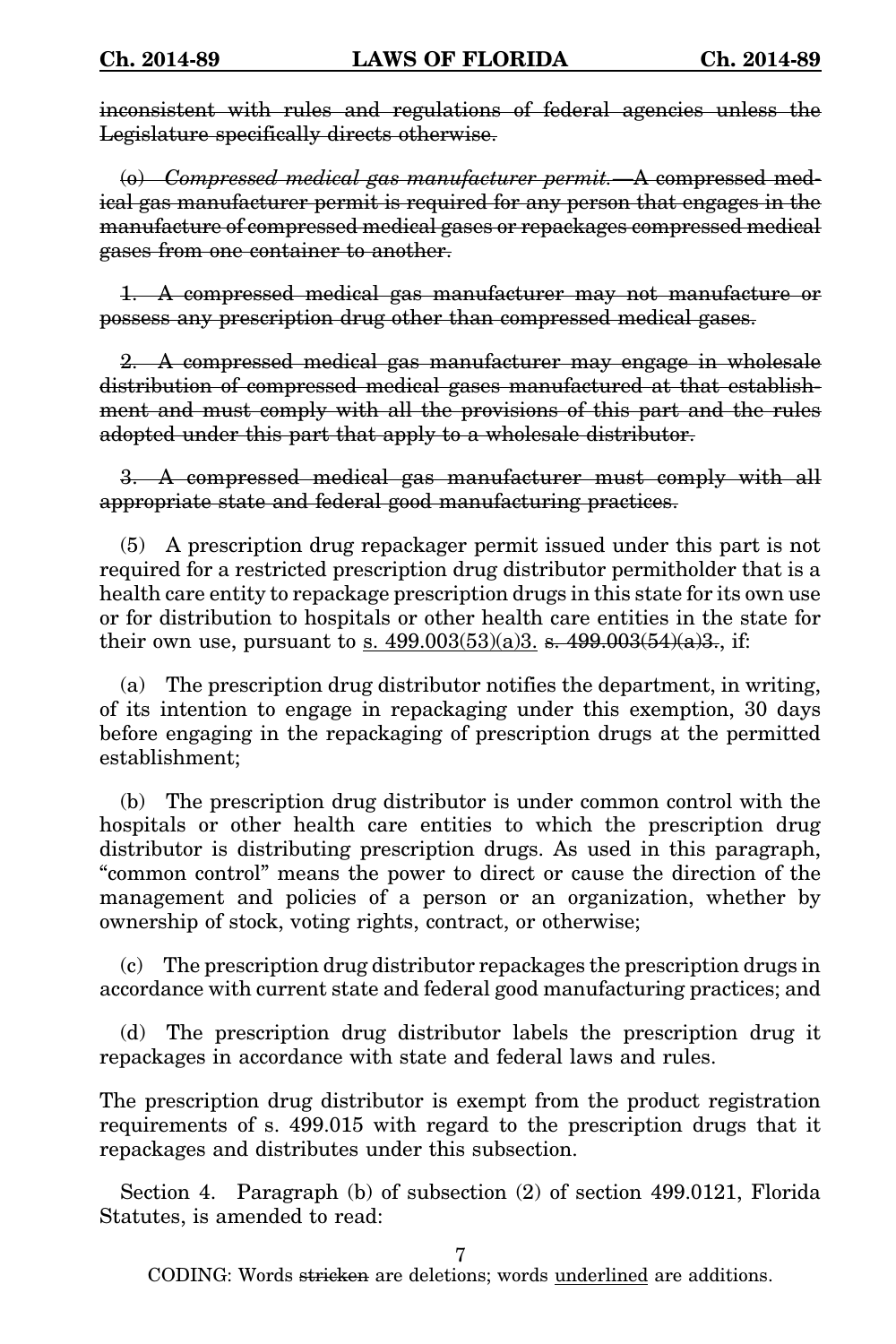499.0121 Storage and handling of prescription drugs; recordkeeping.— The department shall adopt rules to implement this section as necessary to protect the public health, safety, and welfare. Such rules shall include, but not be limited to, requirements for the storage and handling of prescription drugs and for the establishment and maintenance of prescription drug distribution records.

(2) SECURITY.—

(b) An establishment that is used for wholesale drug distribution must be equipped with:

1. An alarm system to detect entry after hours; however, the department may exempt by rule establishments that only hold a permit as prescription drug wholesale distributor-brokers and establishments that only handle medical oxygen; and

2. A security system that will provide suitable protection against theft and diversion. When appropriate, the security system must provide protection against theft or diversion that is facilitated or hidden by tampering with computers or electronic records.

Section 5. Subsections (1) and (2) of section 499.01211, Florida Statutes, are amended to read:

499.01211 Drug Wholesale Distributor Advisory Council.—

(1) There is created the Drug Wholesale Distributor Advisory Council within the department. The council shall meet at least once each calendar quarter. Staff for the council shall be provided by the department. The council shall consist of  $12 \cancel{11}$  members who shall serve without compensation. The council shall elect a chairperson and a vice chairperson annually.

(2) The Secretary of Business and Professional Regulation or his or her designee and the Secretary of Health Care Administration or her or his designee shall be members of the council. The Secretary of Business and Professional Regulation shall appoint  $10$  nine additional members to the council who shall be appointed to a term of 4 years each, as follows:

(a) Three different persons, each of whom is employed by a different prescription drug wholesale distributor permitted licensed under this part which operates nationally and is a primary wholesale distributor, as defined in s. 499.003 s. 499.003(47).

(b) One person employed by a prescription drug wholesale distributor permitted licensed under this part which is a secondary wholesale distributor, as defined in s. 499.003 s. 499.003(52).

(c) One person employed by a retail pharmacy chain located in this state.

8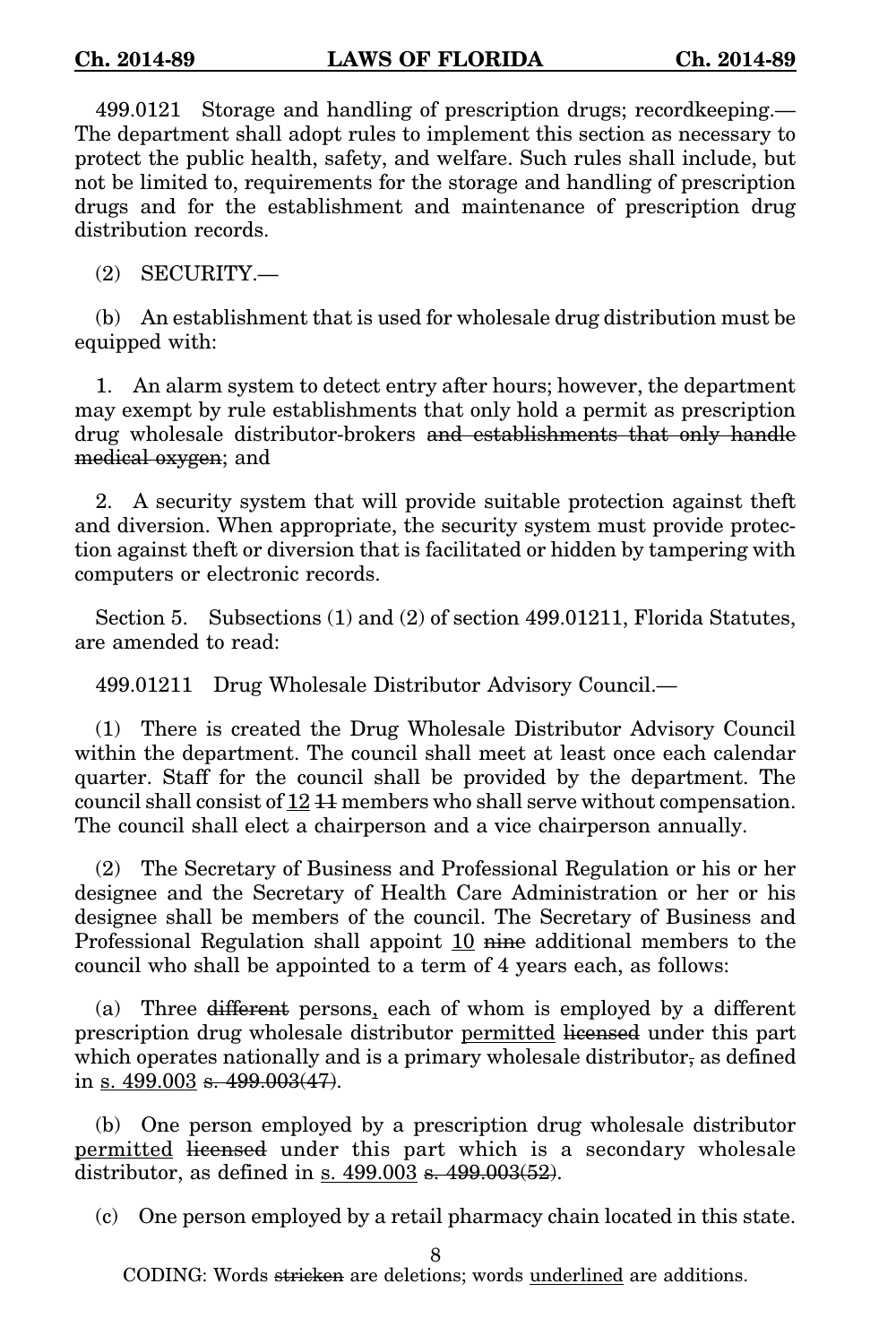(d) One person who is a member of the Board of Pharmacy and is a pharmacist licensed under chapter 465.

(e) One person who is a physician licensed pursuant to chapter 458 or chapter 459.

(f) One person who is an employee of a hospital licensed pursuant to chapter 395 and is a pharmacist licensed pursuant to chapter 465.

(g) One person who is an employee of a pharmaceutical manufacturer.

(h) One person who is an employee of a permitted medical gas manufacturer or medical gas wholesale distributor and who has been recommended by the Compressed Gas Association.

Section 6. Paragraph (e) of subsection  $(1)$ , paragraph  $(b)$  of subsection  $(2)$ , and paragraph (b) of subsection (3) of section 499.041, Florida Statutes, are amended to read:

499.041 Schedule of fees for drug, device, and cosmetic applications and permits, product registrations, and free-sale certificates.—

(1) The department shall assess applicants requiring a manufacturing permit an annual fee within the ranges established in this section for the specific type of manufacturer.

(e) The fee for a compressed medical gas manufacturer permit may not be less than \$400 or more than \$500 annually.

(2) The department shall assess an applicant that is required to have a wholesaling permit an annual fee within the ranges established in this section for the specific type of wholesaling.

(b) The fee for a compressed medical gas wholesale distributor permit may not be less than \$200 or more than \$300 annually.

(3) The department shall assess an applicant that is required to have a retail establishment permit an annual fee within the ranges established in this section for the specific type of retail establishment.

(b) The fee for a medical oxygen retail establishment permit may not be less than \$200 or more than \$300 annually.

Section 7. Section 499.05, Florida Statutes, is amended to read:

499.05 Rules.—

(1) The department shall adopt rules to implement and enforce this chapter part with respect to:

9

CODING: Words <del>stricken</del> are deletions; words <u>underlined</u> are additions.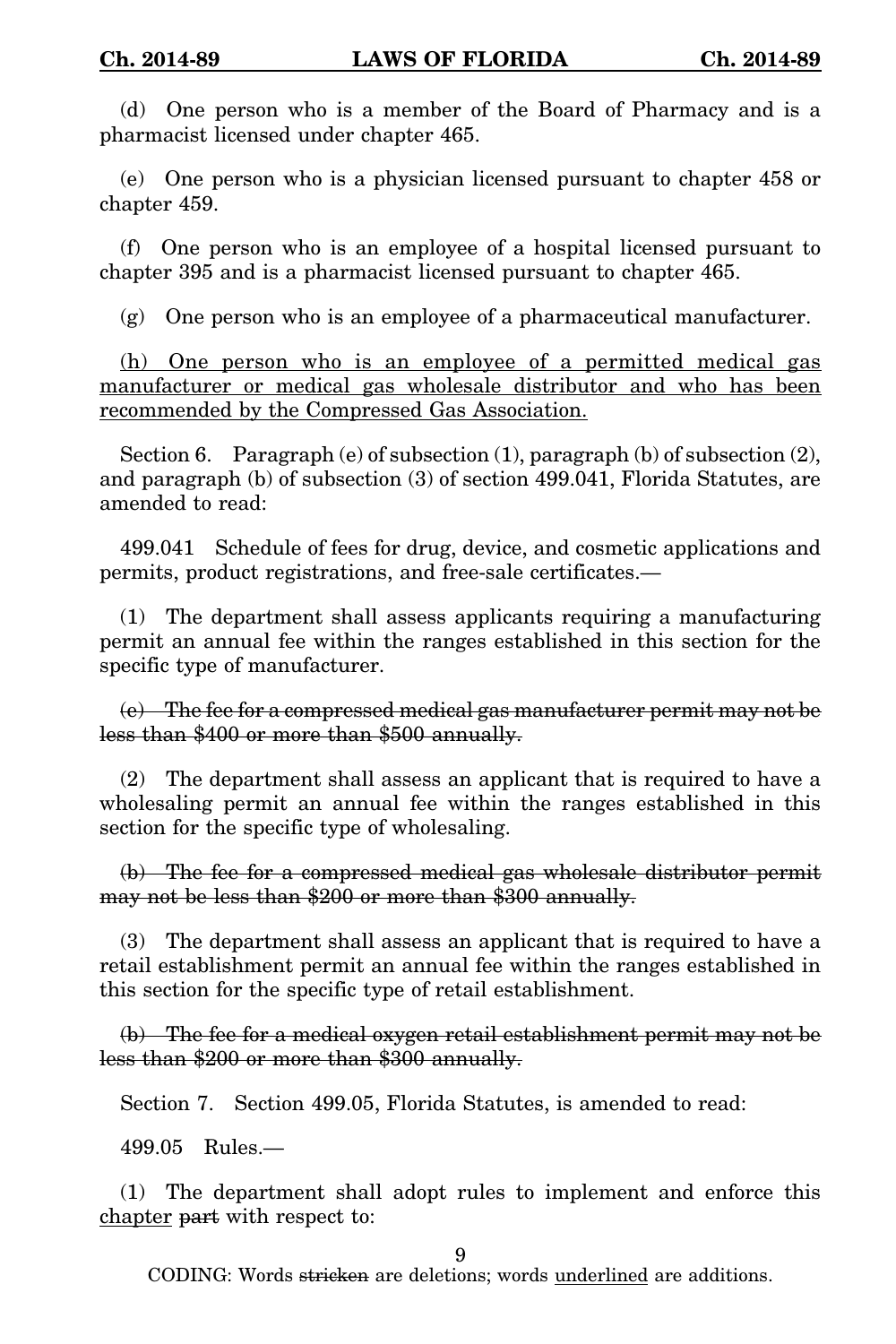(a) The definition of terms used in this chapter part, and used in the rules adopted under this chapter part, when the use of the term is not its usual and ordinary meaning.

(b) Labeling requirements for drugs, devices, and cosmetics.

(c) The establishment of fees authorized in this chapter part.

(d) The identification of permits that require an initial application and onsite inspection or other prerequisites for permitting which demonstrate that the establishment and person are in compliance with the requirements of this chapter part.

(e) The application processes and forms for product registration.

(f) Procedures for requesting and issuing certificates of free sale.

(g) Inspections and investigations conducted under s. 499.051 or s. 499.93, and the identification of information claimed to be a trade secret and exempt from the public records law as provided in s. 499.051(7).

(h) The establishment of a range of penalties, as provided in s. 499.066; requirements for notifying persons of the potential impact of a violation of this chapter part; and a process for the uncontested settlement of alleged violations.

(i) Additional conditions that qualify as an emergency medical reason under s.  $499.003(53)(b)2$ . or s.  $499.82$  s.  $499.003(54)(b)2$ .

(j) Procedures and forms relating to the pedigree paper requirement of s. 499.01212.

(k) The protection of the public health, safety, and welfare regarding good manufacturing practices that manufacturers and repackagers must follow to ensure the safety of the products.

(l) Information required from each retail establishment pursuant to s.  $499.012(3)$  or s.  $499.83(2)(c)$ , including requirements for prescriptions or orders.

(m) The recordkeeping, storage, and handling with respect to each of the distributions of prescription drugs specified in s.  $499.003(53)(a)-(d)$  or s.  $499.82(14)$  s.  $499.003(54)(a)-(d)$ .

(n) Alternatives to compliance with s. 499.01212 for a prescription drug in the inventory of a permitted prescription drug wholesale distributor as of June 30, 2006, and the return of a prescription drug purchased prior to July 1, 2006. The department may specify time limits for such alternatives.

(o) Wholesale distributor reporting requirements of s. 499.0121(14).

10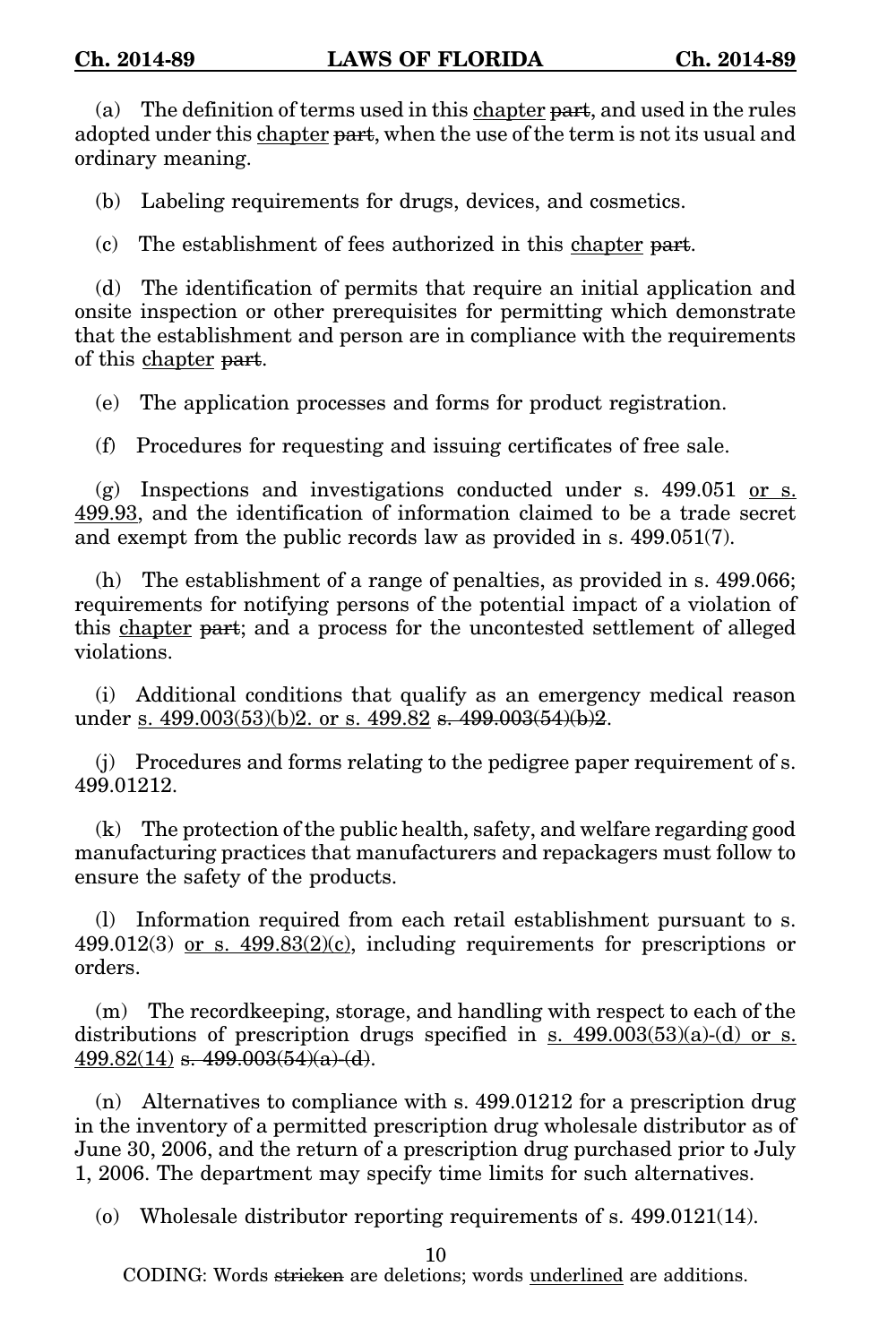(p) Wholesale distributor credentialing and distribution requirements of s. 499.0121(15).

(2) With respect to products in interstate commerce, those rules must not be inconsistent with rules and regulations of federal agencies unless specifically otherwise directed by the Legislature.

(3) The department shall adopt rules regulating recordkeeping for and the storage, handling, and distribution of medical devices and over-thecounter drugs to protect the public from adulterated products.

Section 8. Subsections (1) through (4) of section 499.051, Florida Statutes, are amended to read:

499.051 Inspections and investigations.—

(1) The agents of the department and of the Department of Law Enforcement, after they present proper identification, may inspect, monitor, and investigate any establishment permitted pursuant to this chapter part during business hours for the purpose of enforcing this chapter part, chapters 465, 501, and 893, and the rules of the department that protect the public health, safety, and welfare.

 $(2)$  In addition to the authority set forth in subsection  $(1)$ , the department and any duly designated officer or employee of the department may enter and inspect any other establishment for the purpose of determining compliance with this chapter part and rules adopted under this chapter part regarding any drug, device, or cosmetic product.

(3) Any application for a permit or product registration or for renewal of such permit or registration made pursuant to this chapter part and rules adopted under this chapter part constitutes permission for any entry or inspection of the premises in order to verify compliance with this chapter part and rules; to discover, investigate, and determine the existence of compliance; or to elicit, receive, respond to, and resolve complaints and violations.

(4) Any application for a permit made pursuant to s. 499.012 or s. 499.831 and rules adopted under those sections that section constitutes permission for agents of the department and the Department of Law Enforcement, after presenting proper identification, to inspect, review, and copy any financial document or record related to the manufacture, repackaging, or distribution of a drug as is necessary to verify compliance with this chapter part and the rules adopted by the department to administer this chapter part, in order to discover, investigate, and determine the existence of compliance, or to elicit, receive, respond to, and resolve complaints and violations.

Section 9. Subsections (1) through (4) of section 499.066, Florida Statutes, are amended to read:

11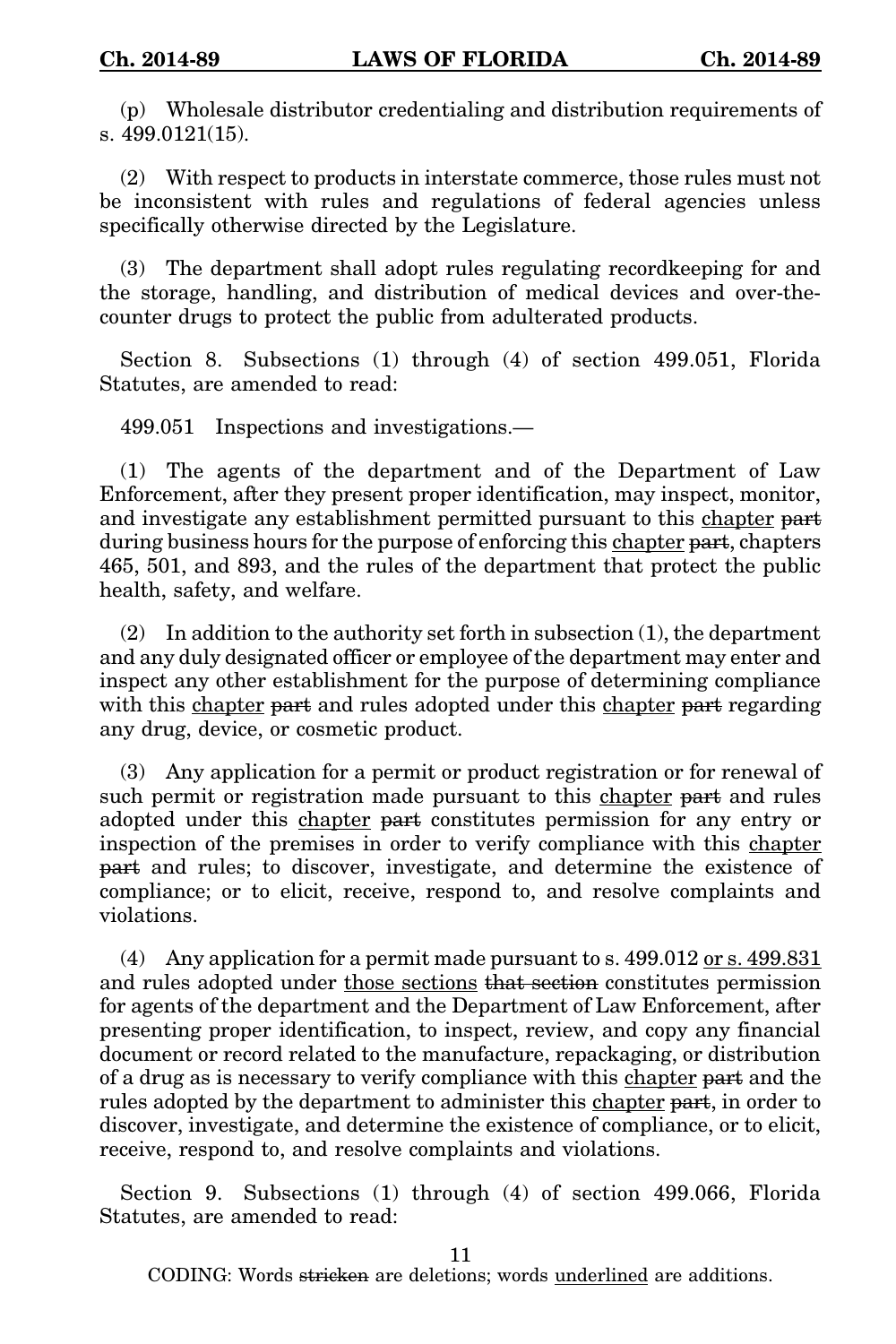499.066 Penalties; remedies.—In addition to other penalties and other enforcement provisions:

(1) The department may institute such suits or other legal proceedings as are required to enforce any provision of this chapter part. If it appears that a person has violated any provision of this chapter part for which criminal prosecution is provided, the department may provide the appropriate state attorney or other prosecuting agency having jurisdiction with respect to such prosecution with the relevant information in the department's possession.

(2) If any person engaged in any activity covered by this chapter part violates any provision of this chapter part, any rule adopted under this chapter part, or a cease and desist order as provided by this chapter part, the department may obtain an injunction in the circuit court of the county in which the violation occurred or in which the person resides or has its principal place of business, and may apply in that court for such temporary and permanent orders as the department considers necessary to restrain the person from engaging in any such activities until the person complies with this chapter part, the rules adopted under this chapter part, and the orders of the department authorized by this chapter part or to mandate compliance with this chapter part, the rules adopted under this chapter part, and any order or permit issued by the department under this chapter part.

(3) The department may impose an administrative fine, not to exceed \$5,000 per violation per day, for the violation of any provision of this chapter part or rules adopted under this chapter part. Each day a violation continues constitutes a separate violation, and each separate violation is subject to a separate fine. All amounts collected pursuant to this section shall be deposited into the Professional Regulation Trust Fund and are appropriated for the use of the department in administering this chapter part. In determining the amount of the fine to be levied for a violation, the department shall consider:

(a) The severity of the violation;

(b) Any actions taken by the person to correct the violation or to remedy complaints; and

(c) Any previous violations.

(4) The department shall deposit any rewards, fines, or collections that are due the department and which derive from joint enforcement activities with other state and federal agencies which relate to this chapter part, chapter 893, or the federal act, into the Professional Regulation Trust Fund. The proceeds of those rewards, fines, and collections are appropriated for the use of the department in administering this chapter part.

Section 10. Paragraph (a) of subsection (1) and paragraph (a) of subsection (2) of section 499.0661, Florida Statutes, are amended to read:

499.0661 Cease and desist orders; removal of certain persons.—

12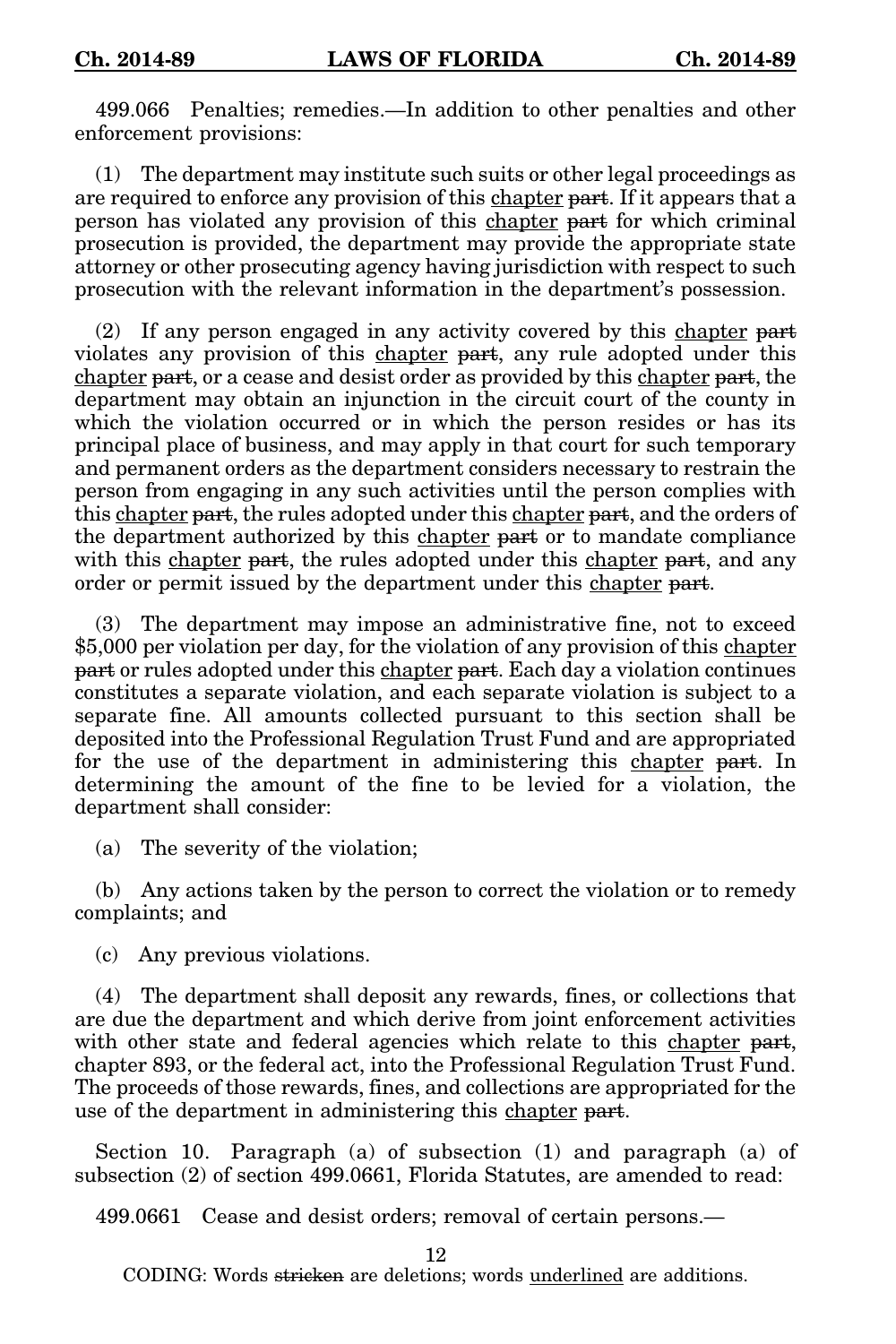(1) CEASE AND DESIST ORDERS.—

(a) In addition to any authority otherwise provided in this chapter, the department may issue and serve a complaint stating charges upon a  $a_{\text{H}}$ permittee or upon an any affiliated party, whenever the department has reasonable cause to believe that the person or individual named therein is engaging in or has engaged in conduct that is:

1. An act that demonstrates a lack of fitness or trustworthiness to engage in the business authorized under the permit issued pursuant to this chapter part, is hazardous to the public health, or constitutes business operations that are a detriment to the public health;

2. A violation of  $\underline{a}$  any provision of this chapter part;

3. A violation of  $\underline{a}$  any rule of the department;

4. A violation of <u>an</u> any order of the department; or

5. A breach of  $\underline{a}$  any written agreement with the department.

(2) REMOVAL OF AFFILIATED PARTIES BY THE DEPARTMENT.

(a) The department may issue and serve a complaint stating charges upon an any affiliated party and upon the permittee involved whenever the department has reason to believe that an affiliated party is engaging in or has engaged in conduct that constitutes:

1. An act that demonstrates a lack of fitness or trustworthiness to engage in the business authorized under the permit issued pursuant to this chapter part, is hazardous to the public health, or constitutes business operations that are a detriment to the public health;

2. A willful violation of this chapter part; however, if the violation constitutes a misdemeanor, a complaint may not be served as provided in this section until the affiliated party is notified in writing of the matter of the violation and has been afforded a reasonable period of time, as set forth in the notice, to correct the violation and has failed to do so;

3. A violation of a any other law involving fraud or moral turpitude which constitutes a felony;

4. A willful violation of  $\underline{a}$  any rule of the department;

5. A willful violation of an any order of the department; or

6. A material misrepresentation of fact, made knowingly and willfully or made with reckless disregard for the truth of the matter.

Section 11. Section 499.067, Florida Statutes, is amended to read:

13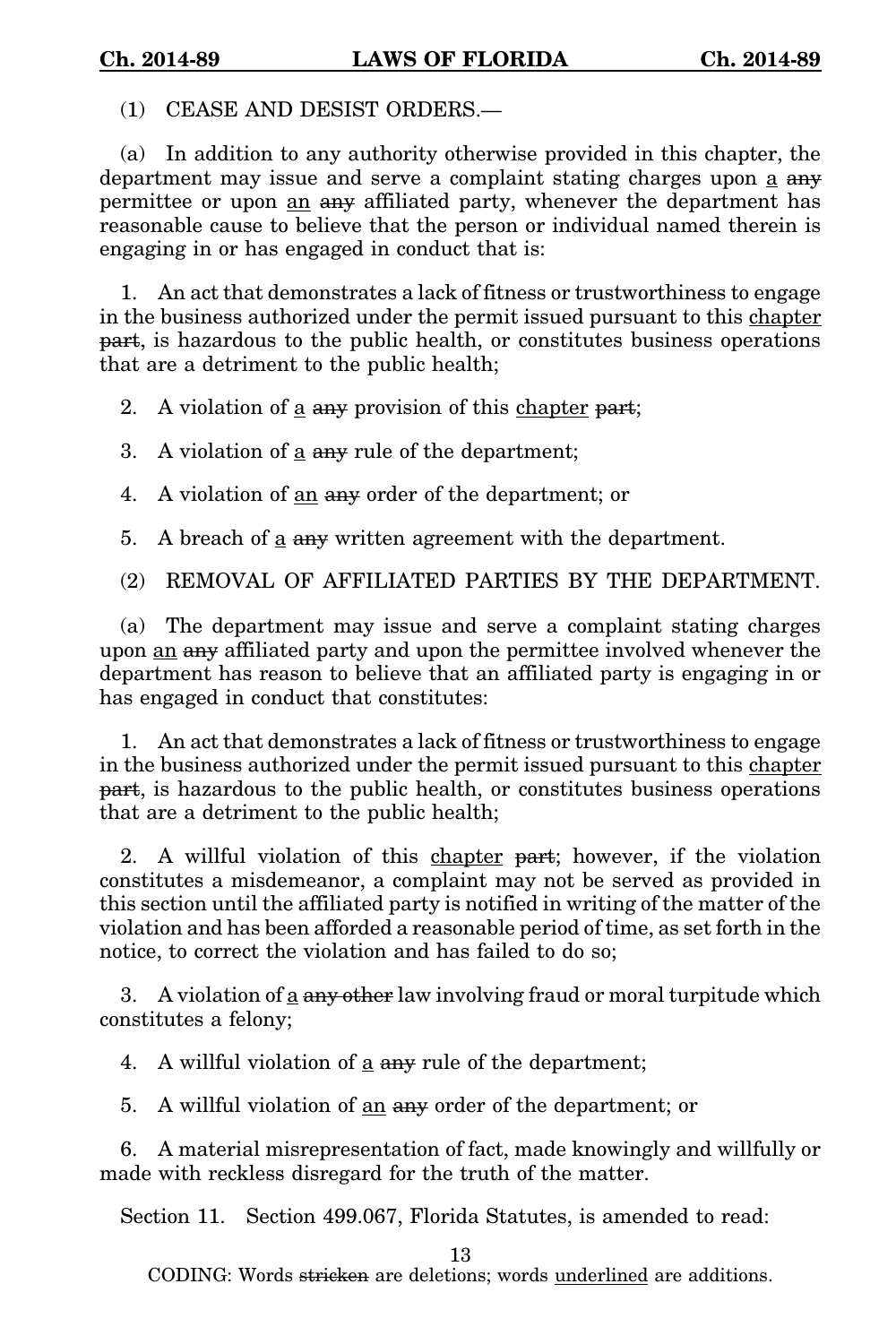499.067 Denial, suspension, or revocation of permit, certification, or registration.—

 $(1)(a)$  The department may deny, suspend, or revoke a permit if it finds that there has been a substantial failure to comply with this chapter part or chapter 465, chapter 501, or chapter 893, the rules adopted under this part or those chapters, any final order of the department, or applicable federal laws or regulations or other state laws or rules governing drugs, devices, or cosmetics.

(b) The department may deny an application for a permit or certification, or suspend or revoke a permit or certification, if the department finds that:

1. The applicant is not of good moral character or that it would be a danger or not in the best interest of the public health, safety, and welfare if the applicant were issued a permit or certification.

2. The applicant has not met the requirements for the permit or certification.

3. The applicant is not eligible for a permit or certification for any of the reasons enumerated in s. 499.012.

4. The applicant, permittee, or person certified under s. 499.012(16) demonstrates any of the conditions enumerated in s. 499.012.

5. The applicant, permittee, or person certified under s. 499.012(16) has committed any violation of this chapter ss. 499.005-499.0054.

(2) The department may deny, suspend, or revoke any registration required by the provisions of this chapter part for the violation of any provision of this chapter part or of any rules adopted under this chapter part.

(3) The department may revoke or suspend a permit:

(a) If the permit was obtained by misrepresentation or fraud or through a mistake of the department;

(b) If the permit was procured, or attempted to be procured, for any other person by making or causing to be made any false representation; or

 $(c)$  If the permittee has violated any provision of this chapter part or rules adopted under this chapter part.

(4) If a any permit issued under this chapter part is revoked or suspended, the owner, manager, operator, or proprietor of the establishment shall cease to operate as the permit authorized, from the effective date of the suspension or revocation until the person is again registered with the department and possesses the required permit. If a permit is revoked or suspended, the owner, manager, or proprietor shall remove all signs and symbols that identify the operation as premises permitted as a drug

14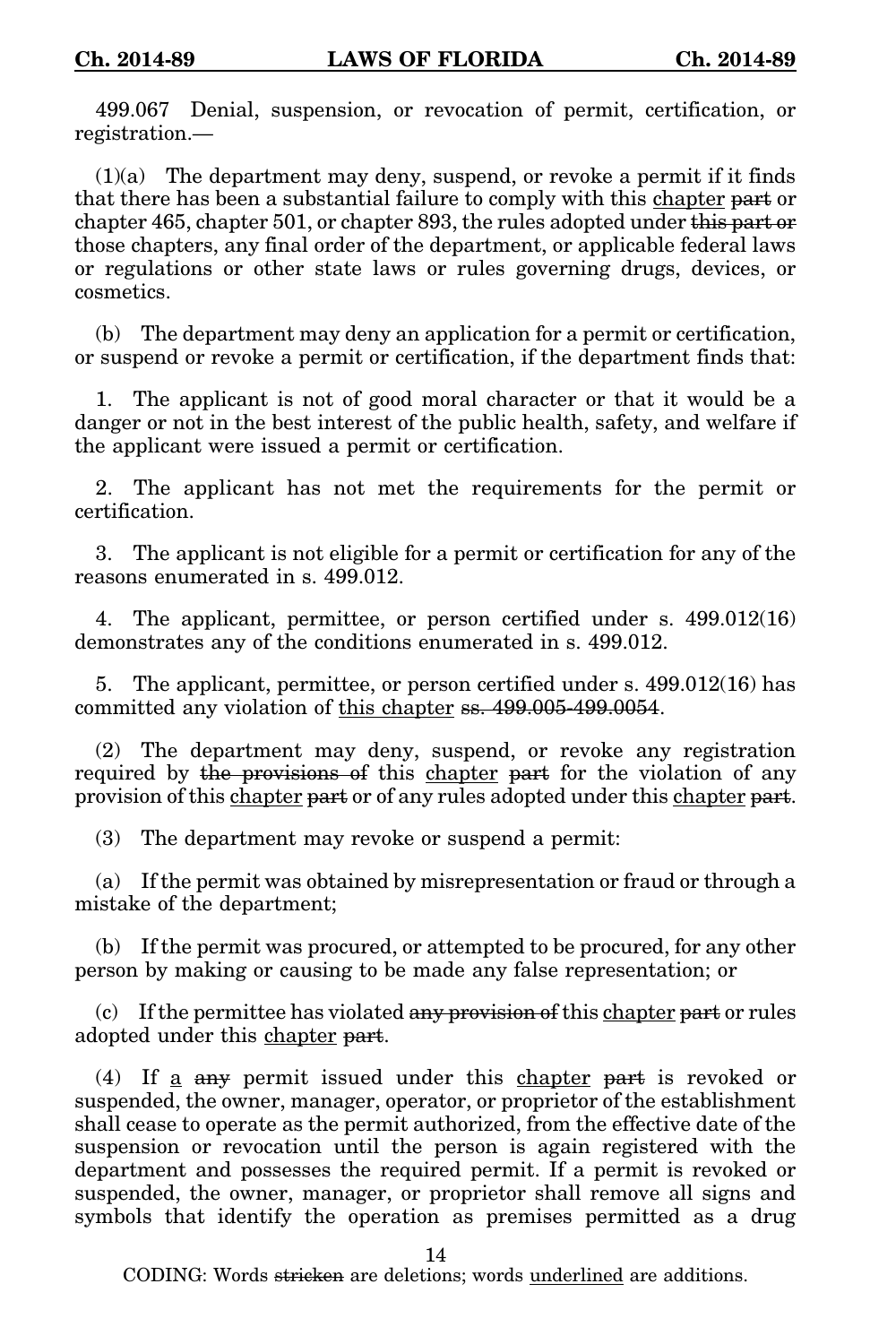wholesaling establishment; drug, device, or cosmetic manufacturing establishment; or retail establishment. The department shall determine the length of time for which the permit is to be suspended. If a permit is revoked, the person that owns or operates the establishment may not apply for a any permit under this chapter part for a period of 1 year after the date of the revocation. A revocation of a permit may be permanent if the department considers that to be in the best interest of the public health.

(5) The department may deny, suspend, or revoke a permit issued under this chapter part which authorizes the permittee to purchase prescription drugs if an any owner, officer, employee, or other person who participates in administering or operating the establishment has been found guilty of a any violation of this chapter part or chapter 465, chapter 501, or chapter 893, any rules adopted under this part or those chapters, or any federal or state drug law, regardless of whether the person has been pardoned, had her or his civil rights restored, or had adjudication withheld.

 $(6)$  The department shall deny, suspend, or revoke the permit of a  $\frac{1}{2}$ person or establishment if the assignment, sale, transfer, or lease of an establishment permitted under this chapter part will avoid an administrative penalty, civil action, or criminal prosecution.

(7) Notwithstanding s. 120.60(5), if a permittee fails to comply with s. 499.012(6) or s. 499.833, as applicable, the department may revoke the permit of the permittee and shall provide notice of the intended agency action by posting a notice at the department's headquarters and by mailing a copy of the notice of intended agency action by certified mail to the most recent mailing address on record with the department and, if the permittee is not a natural person, to the permittee's registered agent on file with the Department of State.

(8) The department may deny, suspend, or revoke a permit under this part if it finds the permittee has not complied with the credentialing requirements of s. 499.0121(15).

(9) The department may deny, suspend, or revoke a permit under this part if it finds the permittee has not complied with the reporting requirements of, or knowingly made a false statement in a report required by, s. 499.0121(14).

Section 12. <u>Part III of chapter 499, Florida Statutes, consisting of ss.</u> 499.81-499.94, Florida Statutes, is created and entitled "Medical Gas."

Section 13. Section 499.81, Florida Statutes, is created to read:

499.81 Administration and enforcement.—

(1) This part is cumulative and shall be construed and applied as being in addition to, and not in substitution for or limiting any powers, duties, or authority of the department under any other law of this state; except that,

15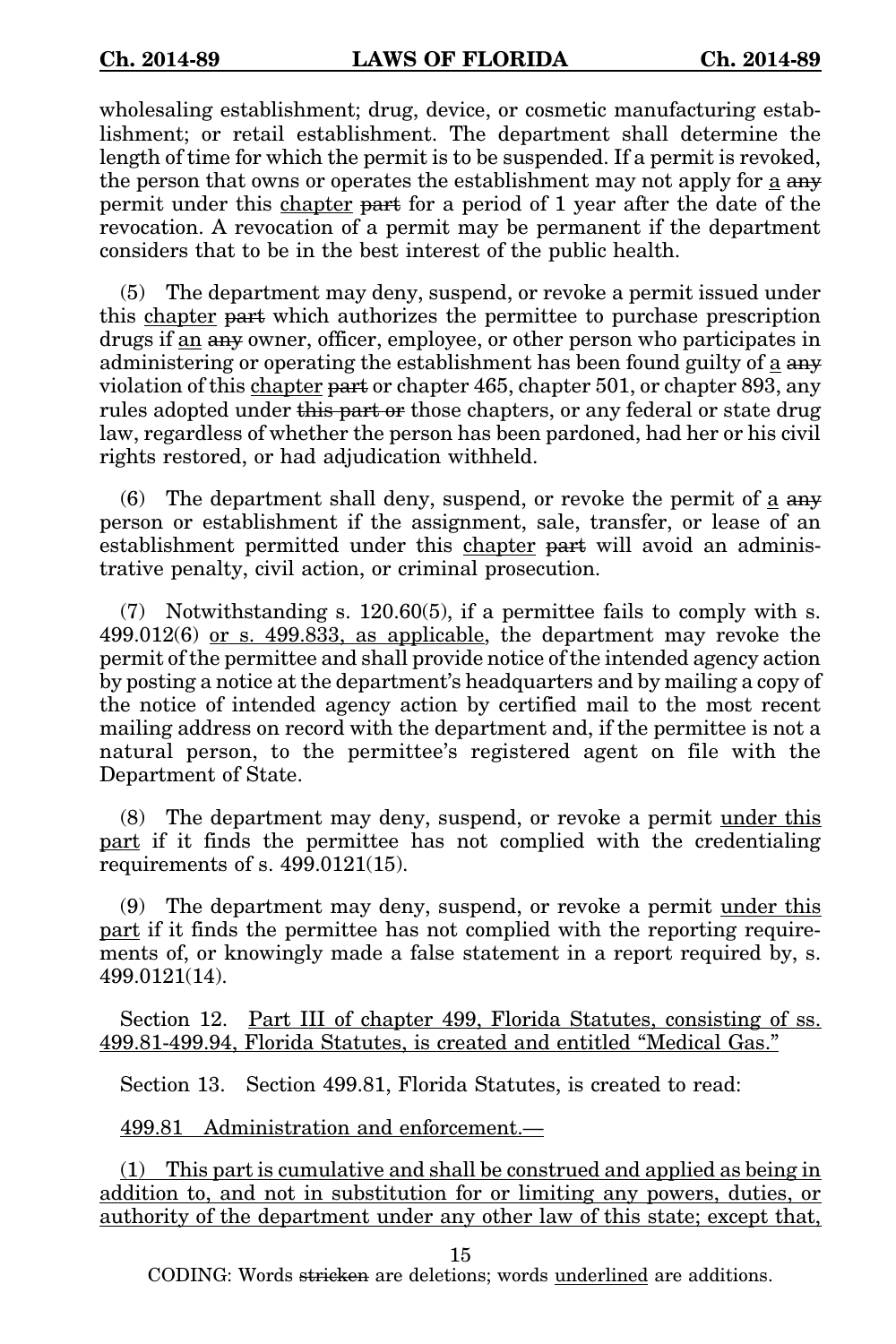with respect to the regulation of medical gas, this part controls over any conflicting provisions.

(2) The department shall administer and enforce this part to prevent fraud, adulteration, misbranding, or false advertising in the manufacture and distribution of medical gases.

(3) For the purpose of an investigation or proceeding conducted by the department under this part, the department may administer oaths, take depositions, subpoena witnesses, and compel the production of books, papers, documents, or other records. Challenges to, and enforcement of, subpoenas and orders shall be handled as provided in s. 120.569.

(4) Each state attorney, county attorney, or municipal attorney to whom the department or its designated agent reports a violation of this part shall cause appropriate proceedings to be instituted in the proper courts without delay and prosecuted as required by law.

(5) This part does not require the department to report, for the purpose of instituting proceedings under this part, minor violations of this part when the department believes that the public interest will be adequately served by a written notice or warning.

Section 14. Section 499.82, Florida Statutes, is created to read:

499.82 Definitions.—As used in this part, the term:

(1) "Adulterated," means a medical gas that:

(a) Consists, in whole or in part, of impurities or deleterious substances exceeding normal specifications;

(b) Is produced, prepared, packed, or held under conditions whereby the medical gas may have been contaminated causing it to be rendered injurious to health; or if the methods used in, or the facilities or controls used for, its manufacture, processing, packing, or holding do not conform to or are not operated or administered in conformity with current good manufacturing practices to ensure that the medical gas meets the requirements of this part as to safety and has the identity and strength and meets the quality and purity characteristics that the medical gas is represented to possess;

(c) Is held in a container with an interior that is composed in whole or in part of a poisonous or deleterious substance that may render the contents injurious to health; or

(d) Is represented as having a strength differing from, or quality or purity falling below, the standard set forth in the USP-NF. A medical gas defined in USP-NF may not be deemed to be adulterated under this paragraph merely because it differs from the standard of strength, quality, or purity set forth in the USP-NF if its difference in strength, quality, or purity from that standard

16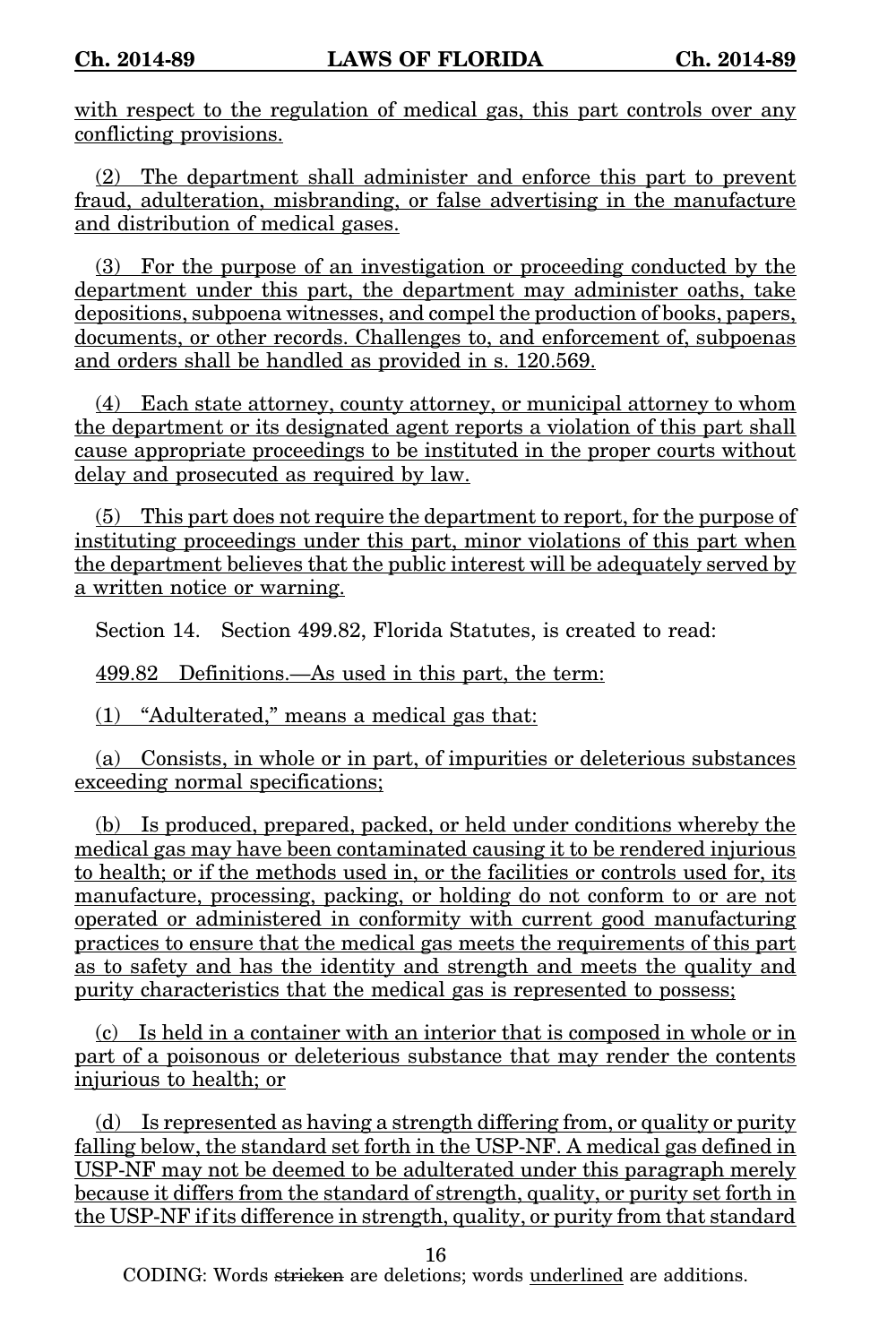is plainly stated on its label. The determination as to strength, quality, or purity shall be made:

1. In accordance with the tests or methods of assay in the USP-NF or its validated equivalent; or

2. In the absence or inadequacy of such tests or methods of assay, in accordance with the tests or methods of assay prescribed under the federal act.

(2) "Department" means the Department of Business and Professional Regulation.

(3) "Distribute" or "distribution" means to sell; offer to sell; deliver; offer to deliver; transfer by either the passage of title, physical movement, or both; broker; or give away a medical gas. The term does not include:

(a) The dispensing or administration of a medical gas;

(b) The delivery of, or an offer to deliver, a medical gas by a common carrier in its usual course of business; or

(c) Sales activities taking place in a location owned, controlled, or staffed by persons employed by a person or entity permitted in this state to distribute a medical gas, if that location is not used to physically store or move a medical gas.

(4) "Emergency medical reasons" include:

(a) Transfers between wholesale distributors or between a wholesale distributor and a retail pharmacy or health care entity to alleviate a temporary shortage of a medical gas arising from a long-term delay or interruption of regular distribution schedules.

(b) Sales, purchases, trades, transfers, or use of a medical gas acquired by a medical director or licensed emergency medical services provider for use by the emergency medical services provider and its permitted transport and nontransport vehicles in accordance with the provider's license under part III of chapter 401.

(c) The provision of emergency supplies of medical gases to nursing homes during the hours of the day when necessary medical gases cannot normally be obtained from the nursing home's regular distributors.

(d) The transfer of medical gases between retail pharmacies to alleviate a temporary shortage.

(5) "Emergency use oxygen" means oxygen USP administered in emergency situations without a prescription for oxygen deficiency and resuscitation. The container must be labeled in accordance with requirements of the United States Food and Drug Administration.

17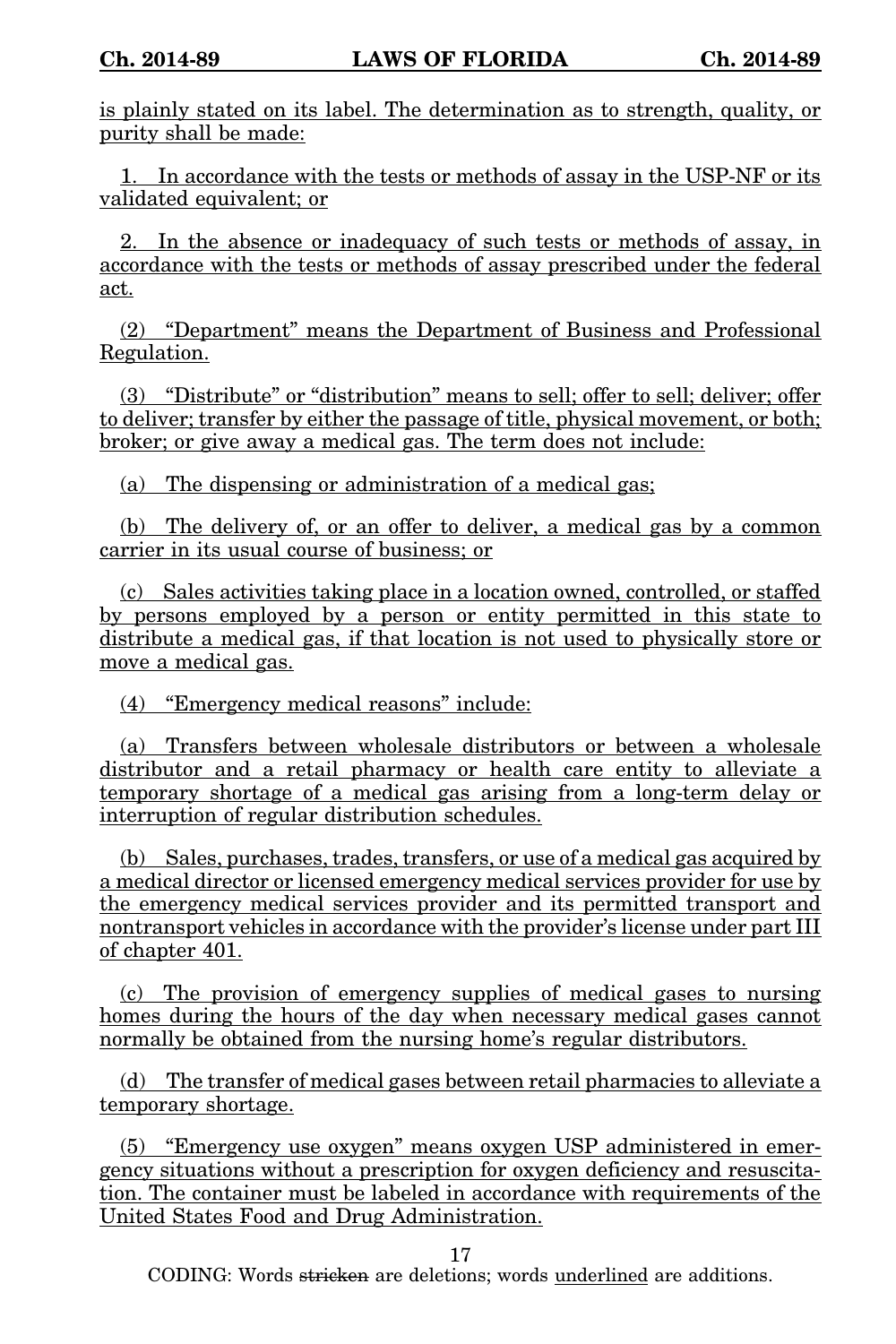(6) "Federal act" means the Federal Food, Drug, and Cosmetic Act.

(7) "Medical gas" means a liquefied or vaporized gas that is a prescription drug, whether alone or in combination with other gases, and as defined in the federal act.

(8) "Medical gas-related equipment" means a device used as a component part or accessory used to contain or control the flow, delivery, or pressure during the administration of a medical gas, such as liquid oxygen base and portable units, pressure regulators and flow meters, and oxygen concentrators.

(9) "Misbranded" means having a label that is false or misleading; a label without the name and address of the manufacturer, packer, or distributor and without an accurate statement of the quantities of active ingredients; or a label without an accurate monograph for the medical gas, except in the case of mixtures of designated medical gases where the label identifies the component percentages of each designated medical gas used to make the mixture.

(10) "Medical oxygen" means oxygen USP which must be labeled in compliance with labeling requirements for oxygen under the federal act.

(11) "Product labeling" means the labels and other written, printed, or graphic matter upon an article, or the containers or wrappers that accompany an article, except for letters, numbers, and symbols stamped into the container as required by the federal Department of Transportation.

(12) "USP" means the United States Pharmacopeia.

(13) "USP-NF" means the United States Pharmacopeia-National Formulary.

(14) "Wholesale distribution" means the distribution of medical gas to a person other than a consumer or patient. Wholesale distribution of medical gases does not include:

(a) The sale, purchase, or trade of a medical gas; an offer to sell, purchase, or trade a medical gas; or the dispensing of a medical gas pursuant to a prescription;

(b) Activities exempt from the definition of wholesale distribution in s. 499.003;

(c) The sale, purchase, or trade of a medical gas or an offer to sell, purchase, or trade a medical gas for emergency medical reasons; or

(d) Other transactions excluded from the definition of wholesale distribution under the federal act or regulations implemented under the federal act related to medical gas.

18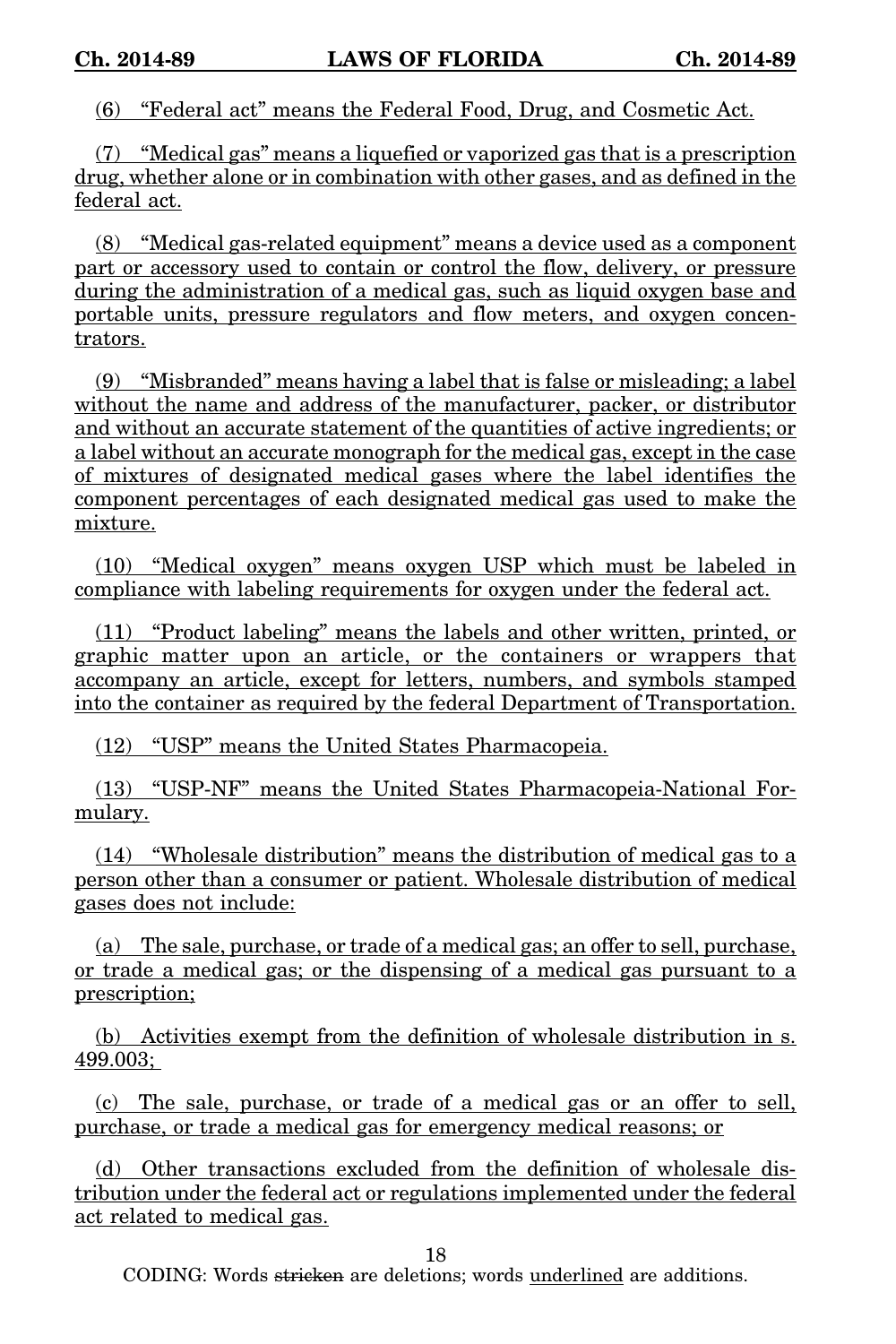(15) "Wholesale distributor" means any person or entity engaged in wholesale distribution of medical gas within or into this state, including, but not limited to, manufacturers; own-label distributors; private-label distributors; warehouses, including manufacturers' and distributors' warehouses; and wholesale medical gas warehouses.

Section 15. Section 499.83, Florida Statutes, is created to read:

499.83 Permits.—

(1) A person or entity that intends to distribute medical gas within or into this state, unless exempted under this part, must obtain the applicable permit before operating as:

(a) A medical gas wholesale distributor;

(b) A medical gas manufacturer; or

(c) A medical oxygen retail establishment.

(2) The following permits are established:

(a) *Medical gas wholesale distributor permit.*—A medical gas wholesale distributor permit is required for wholesale distribution, whether within or into this state. A medical gas must remain in the original container obtained by the wholesale distributor and the wholesale distributor may not engage in further manufacturing operations unless it possesses a medical gas manufacturer permit. A medical gas wholesale distributor may not possess or engage in the wholesale distribution of a prescription drug that is not a medical gas or distribute a medical gas other than by wholesale distribution unless otherwise authorized under this chapter.

(b) Medical gas manufacturer permit.—A medical gas manufacturer permit is required for a person or entity located in this state which engages in the manufacture of medical gases by physical air separation, chemical action, purification, or filling containers by a liquid-to-liquid, liquid-to-gas, or gas-to-gas process and distributes those medical gases within this state.

1. A permitted medical gas manufacturer may not manufacture or possess a prescription drug other than a medical gas, unless otherwise authorized under this chapter.

2. A permitted medical gas manufacturer may not distribute a medical gas without obtaining the applicable permit, except that it may engage in wholesale distribution of medical gases that it manufactured without obtaining a medical gas wholesale distributor permit if it complies with this part and the rules adopted under this part that apply to a wholesale distributor.

19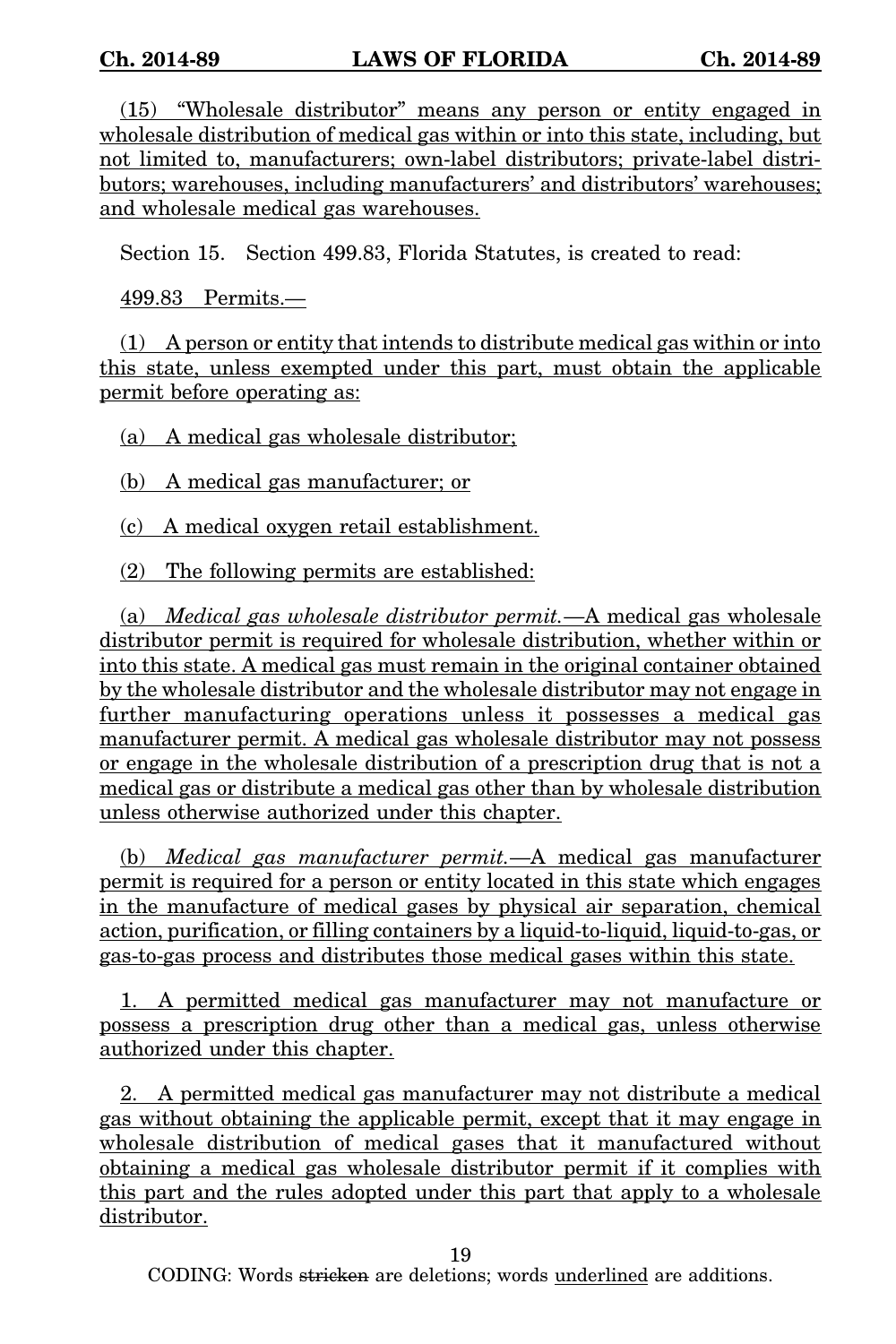3. A permitted medical gas manufacturer shall comply with all of the requirements applicable to a wholesale distributor under this part and all appropriate state and federal good manufacturing practices.

(c) Medical oxygen retail establishment permit.—A medical oxygen retail establishment permit is required for an entity that is located in the state and that sells or delivers medical oxygen directly to patients in this state. The sale and delivery must be based on a prescription or an order from a practitioner authorized by law to prescribe. A pharmacy licensed under chapter 465 does not require a permit as a medical oxygen retail establishment.

1. A medical oxygen retail establishment may not possess, purchase, sell, or trade a medical gas other than medical oxygen, unless otherwise authorized under this chapter.

2. A medical oxygen retail establishment may fill and deliver medical oxygen to an individual patient based on an order from a practitioner authorized by law to prescribe. The medical oxygen retail establishment must comply with all appropriate state and federal good manufacturing practices. Medical oxygen sold or delivered by a medical oxygen retail establishment pursuant to an order from a practitioner may not be returned into the retail establishment's inventory.

3. A medical oxygen retail establishment shall comply with all of the requirements applicable to a wholesale distributor under this part, except for those requirements that pertain solely to nitrous oxide.

(3) An out-of-state wholesale distributor that engages in wholesale distribution into this state must be legally authorized to engage in the wholesale distribution of medical gases as a wholesale distributor in the state in which it resides and provide proof of registration as set forth in s. 499.93(3), if required.

(4) A wholesale distributor may not operate from a place of residence, and a place of residence may not be granted a permit or operate under this part, except for the on-call delivery of home care oxygen for wholesale distributors that also maintain a medical oxygen retail establishment permit.

(5) If wholesale distribution is conducted at more than one location within this state or more than one location distributing into this state, each location must be permitted by the department.

Section 16. Section 499.831, Florida Statutes, is created to read:

499.831 Permit application.—

(1) The department shall adopt rules to establish the form and content of the application to obtain a permit and to renew a permit listed under this part.

20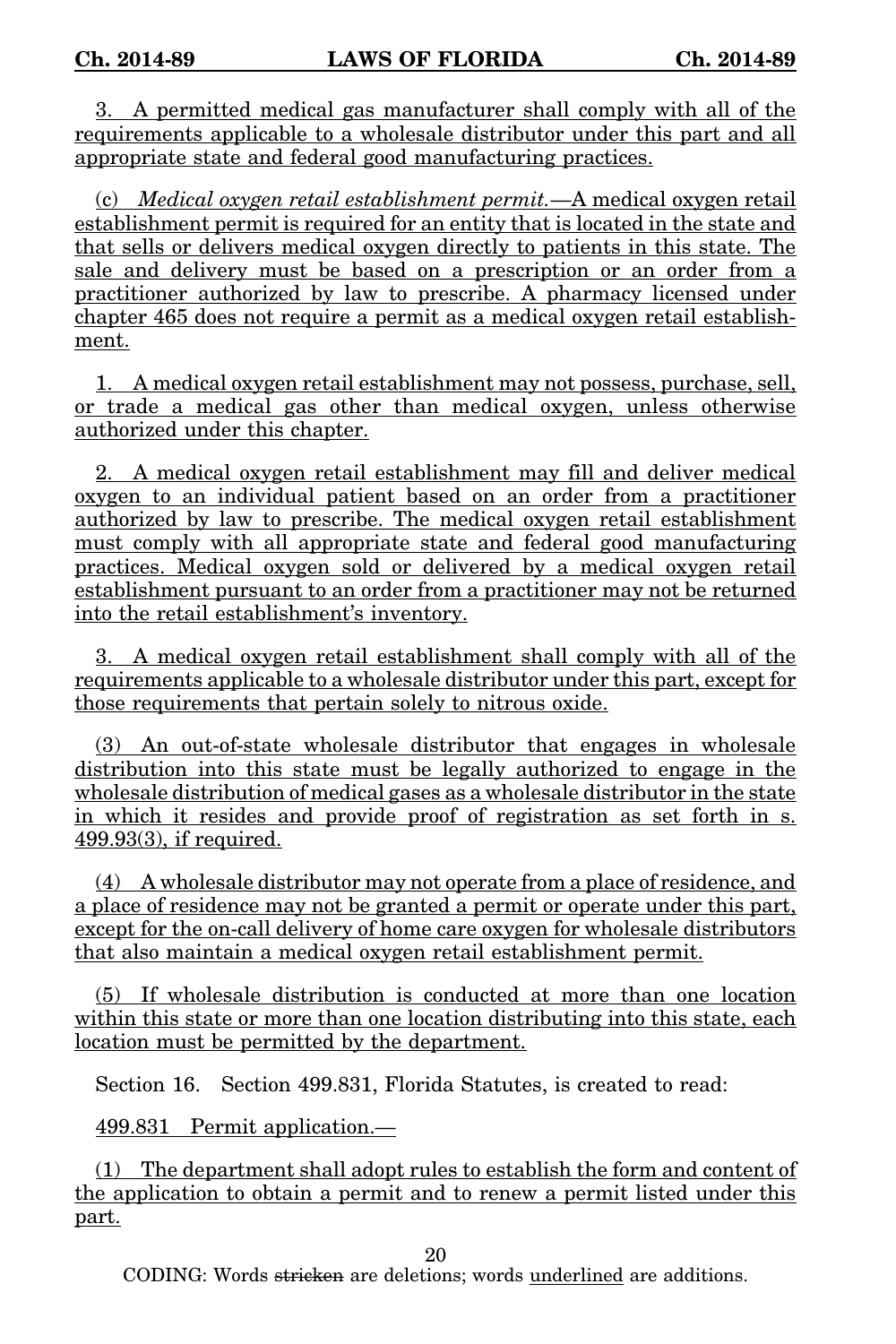(2) An applicant must be at least 18 years of age or be managed, controlled, or overseen, directly or indirectly, by a natural person who is at least 18 years of age.

(3) An application for a permit must be filed with the department and must include all of the following information:

(a) The trade or business name of the applicant, including current and former fictitious names, which may not be identical to a name used by an unrelated entity permitted in this state to dispense or distribute medical gas.

(b) The name or names of the owner and operator of the applicant, if not the same person or entity. The application must also include:

1. If the applicant is an individual, the applicant's name, business address, and date of birth.

2. If the applicant is a sole proprietorship, the business address of the sole proprietor and the name and federal employer identification number of the business entity.

3. If the applicant is a partnership, the name, business address, date of birth of each partner, the name of the partnership, and the partnership's federal employer identification number.

4. If the applicant is a limited liability company, the name, business address, and title of each company officer, the name of the limited liability company and federal employer identification number, and the name of the state in which the limited liability company was organized.

5. If the applicant is a corporation, the name, business address, and title of each corporate officer and director, the corporate names, the state of incorporation, the federal employer identification number, and, if applicable, the name and business address of the parent company.

(c) A list of disciplinary actions pertinent to wholesale distributors, manufacturers, and retailers of prescription drugs or controlled substances by a state or federal agency against the applicant seeking to distribute into this state and any such disciplinary actions against such applicant's principals, owners, directors, or officers.

(d) A complete disclosure of all of the applicant's past felony convictions.

(e) An address and description of each facility and warehouse, including all locations used for medical gas storage or wholesale distribution including a description of each facility's security system.

(4) An applicant shall attest in writing that the information contained in its application is complete and accurate.

21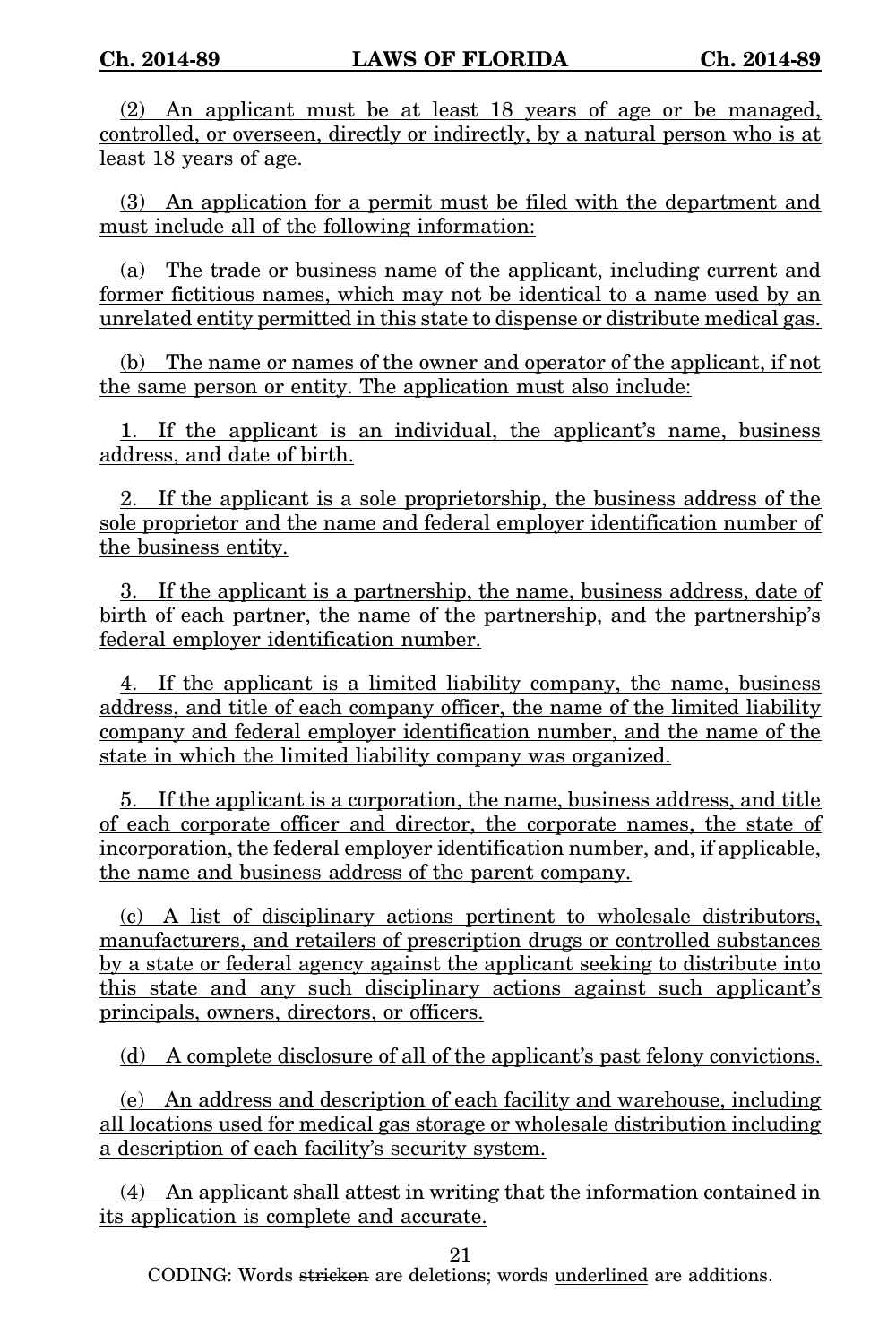(5) An applicant must submit a reasonable fee, to be determined by the department, in order to obtain a permit.

(a) The fee for a medical gas wholesale distributor permit may not be less than \$200 or more than \$300 annually.

(b) The fee for a medical gas manufacturer permit may not be less than \$400 or more than \$500 annually.

(c) The fee for a medical oxygen retail establishment permit may not be less than \$200 or more than \$300 annually.

(6) Upon approval of the application by the department and payment of the required fee, the department shall issue a permit to the applicant pursuant to the rules adopted under this part.

Section 17. Section 499.832, Florida Statutes, is created to read:

499.832 Expiration and renewal of a permit.—

(1) A permit issued under this part automatically expires 2 years after the last day of the month in which the permit was originally issued.

(2) A permit issued under this part may be renewed by submitting an application for renewal on a form furnished by the department and paying the appropriate fee. The application for renewal must contain a statement by the applicant attesting that the information is true and correct. Upon approval of a renewal application by the department and payment of the required renewal fee, the department shall renew a permit issued under this part pursuant to the rules adopted under this part.

(3) A renewal application may be accepted up to 60 days after the expiration date of the permit if, along with the permit renewal fee, the applicant submits an additional renewal delinquent fee of \$100. A permit that expired more than 60 days before a renewal application was submitted or postmarked may not be renewed.

(4) Failure to renew a permit in accordance with this section precludes future renewal. If a permit has expired and cannot be renewed, the person, entity, or establishment holding the permit must cease all permit related activities. In order to engage in such activities, the person, entity, or establishment must submit an application for a new permit, pay the applicable application fee, the initial permit fee, and all applicable penalties, and be issued a new permit by the department before engaging in an activity that requires a permit under this part.

(5) The department shall adopt rules to administer this section, including setting a reasonable fee for a renewal application.

Section 18. Section 499.833, Florida Statutes, is created to read:

22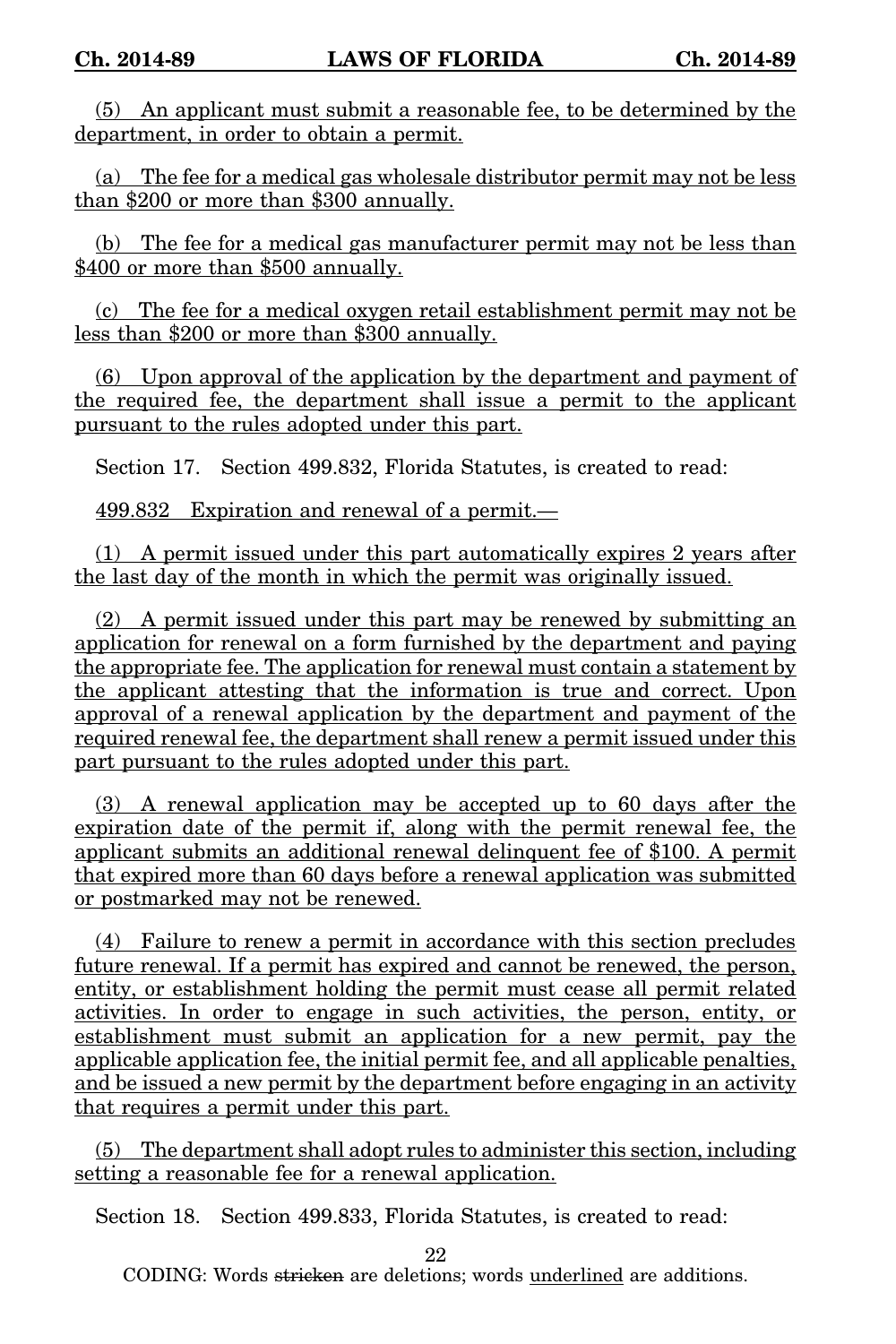499.833 Permitholder changes.—

(1) A permit issued under this part is valid only for the person or entity to which it is issued and is not subject to sale, assignment, or other transfer, voluntarily or involuntarily.

(2) A permit issued under this part is not valid for an establishment other than the establishment for which it was originally issued.

(3) The department may approve the following permit changes:

(a) Change of location.—A person or entity permitted under this part must notify and receive approval from the department before changing location. The department shall set a change-of-location fee not to exceed \$100.

(b) Change in ownership.—If a majority of the ownership or controlling interest of a permitted establishment is transferred or assigned or if a lessee agrees to undertake or provide services such that legal liability for operation of the establishment will rest with the lessee, an application for a new permit is required. Such application must be submitted and approved by the department before the change of ownership takes place. However, if a permitted wholesale distributor or manufacturer is changing ownership and the new owner has held another permit that allows the wholesale distribution of medical gas under this chapter for the preceding 18 months without having been found in violation of the provisions of this chapter relating to medical gases, then the new owner may operate under the permit of the acquired entity if the new owner submits the application for a new permit by the first business day after ownership is transferred or assigned. A new owner operating under the original permit is responsible for compliance with all laws and regulations governing medical gas. If the application is denied, the new owner shall immediately cease operation at the establishment until a permit is issued to the new owner.

(c) Change of name.—A permitholder may make a change of business name without submitting a new permit application. However, the permitholder must notify the department before making the name change.

(d) Closure.—If an establishment permitted under this part closes, the owner must notify the department, in writing, before the effective date of the closure and must:

1. Return the permit to the department; and

2. Indicate the disposition of any medical gas authorized to be distributed or dispensed under the permit, including the name, address, and inventory, and provide the name and address of a person to contact regarding access to the records that are required to be maintained under this part. Transfer of ownership of medical gas may be made only to persons authorized to receive medical gas pursuant to this part.

23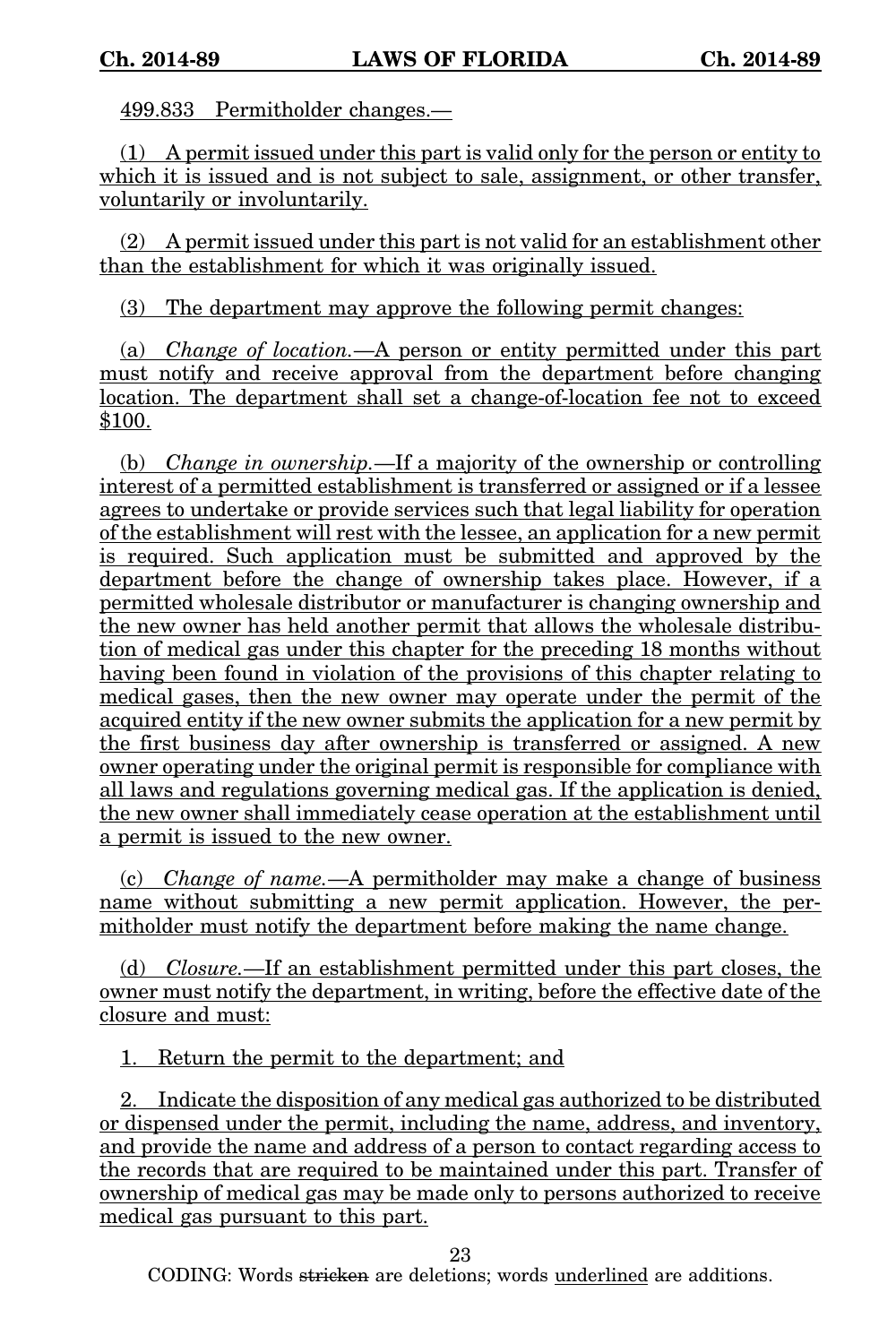(e) Change in information.—Any change in the information required under this part, other than the changes in paragraphs (a)-(d), shall be submitted to the department within 30 days after such change occurs.

(4) A permitholder in good standing may change the type of permit issued by completing a new application for the requested permit, meeting the applicable permitting requirements for the new permit type, and paying any difference between the permit fees. A refund may not be issued if the fee for the new permit is less than the fee that was paid for the original permit. The new permit retains the expiration date of the original permit.

Section 19. Section 499.834, Florida Statutes, is created to read:

499.834 Minimum qualifications.—The department shall consider all of the following factors in determining eligibility for, and renewal of, a permit for a person or entity under this part:

(1) A finding by the department that the applicant has violated or been disciplined by a regulatory agency in any state for violating a federal, state, or local law relating to prescription drugs.

(2) Felony convictions of the applicant under a federal, state, or local law.

(3) The applicant's past experience in the manufacture, retail, or distribution of medical gases.

(4) False or fraudulent material provided by the applicant in an application made in connection with the manufacturing, retailing, or distribution of prescription drugs.

(5) Any suspension, sanction, or revocation by a federal, state, or local government against a license or permit currently or previously held by the applicant or its owners for violations of a federal, state, or local law regarding prescription drugs.

(6) Compliance with previously granted licenses or permits.

(7) Compliance with the requirements that distributors or retailers of medical gases maintain records and make records available to the department licensing authority or federal, state, or local law enforcement officials.

(8) Other factors or qualifications the department has established in rule that are relevant to and consistent with the public health and safety.

Section 20. Section 499.84, Florida Statutes, is created to read:

499.84 Minimum requirements for the storage and handling of medical gases.—

(1) A facility where a medical gas is received, stored, warehoused, handled, held, offered, marketed, displayed, or transported, to avoid any

24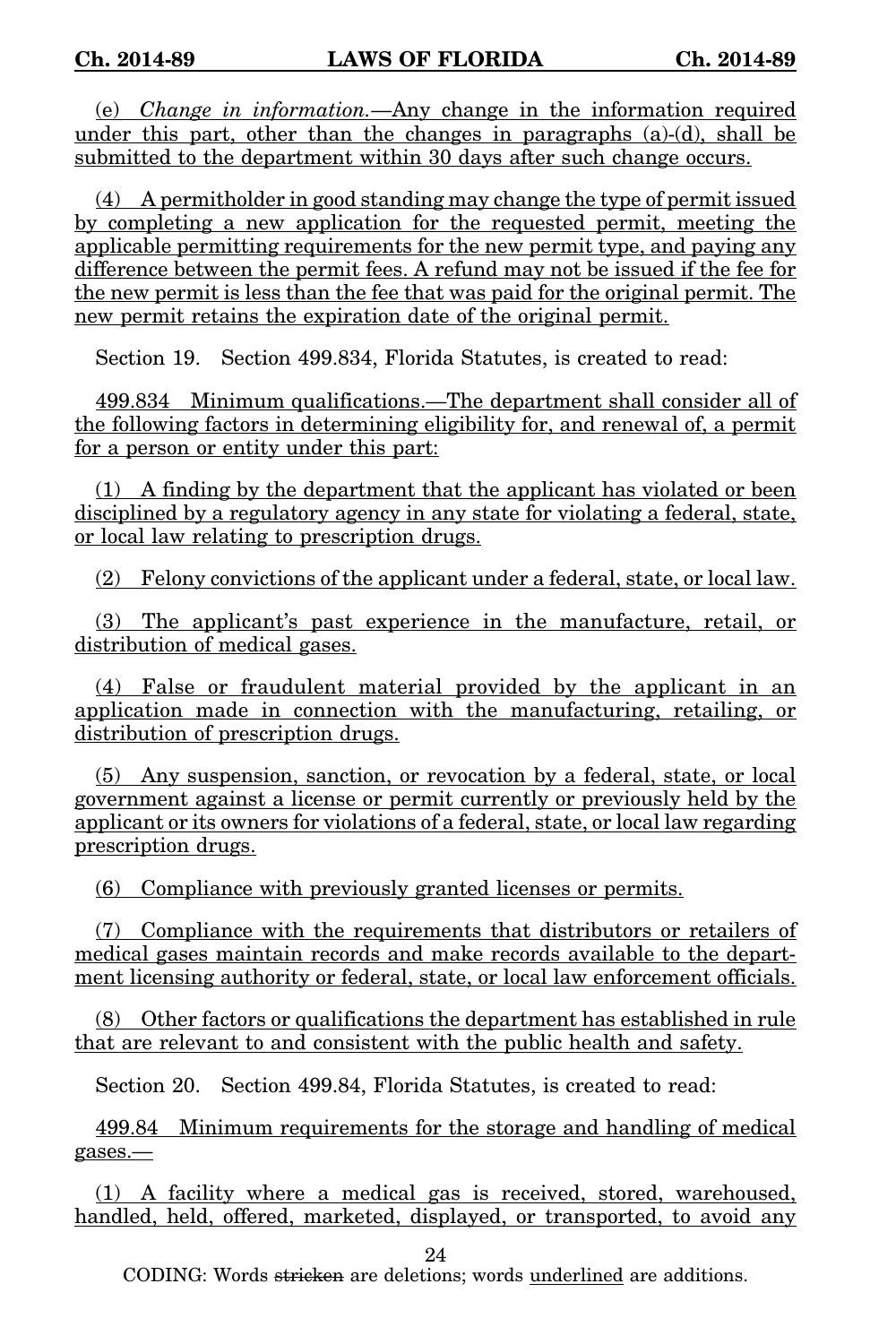negative effect on the identity, strength, quality, or purity of the medical gas, must:

(a) Be of suitable construction to ensure that medical gases are maintained in accordance with the product labeling of the medical gas or in compliance with the USP-NF;

(b) Be of suitable size and construction to facilitate cleaning, maintenance, and proper permitted operations;

(c) Have adequate storage areas with appropriate lighting, ventilation, space, equipment, and security conditions;

(d) Have a quarantined area for storage of medical gases that are suspected of being misbranded, adulterated, or otherwise unfit for distribution;

(e) Be maintained in an orderly condition;

(f) Be located in a commercial location and not in a personal dwelling or residence location, except that a personal dwelling location used for on-call delivery of oxygen USP for homecare use if the person providing on-call delivery is employed by or acting under a written contract with an entity that holds a medical oxygen retailer permit;

(g) Provide for the secure and confidential storage of patient information, if applicable, with restricted access and policies and procedures to protect the integrity and confidentiality of patient information; and

(h) Provide and maintain appropriate inventory controls to detect and document any theft of nitrous oxide.

(2) Medical gas shall be stored under appropriate conditions in accordance with the manufacturer's recommendations on product labeling and department rules or, in the absence of rules, in accordance with applicable industry standards.

(3) Medical gas shall be packaged in accordance with official compendium standards, such as the USP-NF.

Section 21. Section 499.85, Florida Statutes, is created to read:

499.85 Security.—

(1) A permitholder that has a facility used for the distribution or retailing of medical gases shall protect such gases from unauthorized access by implementing all of the following security measures:

(a) Keeping access from outside the premises well-controlled and to a minimum.

(b) Ensuring the outside perimeter of the premises is well lit.

25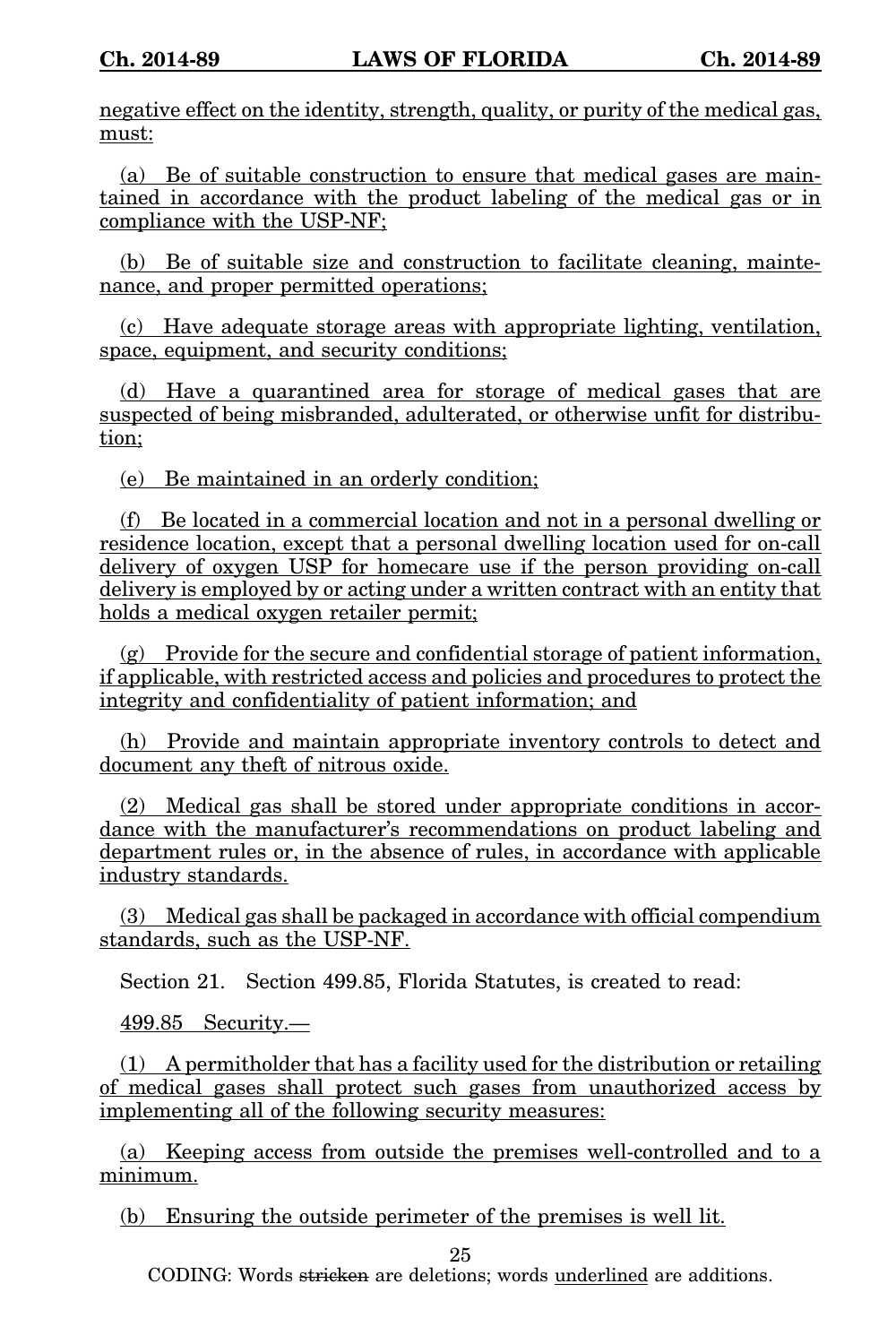(c) Limiting access into areas where medical gases are held to authorized personnel.

(d) Equipping all facilities with a fence or other system to detect or deter entry after hours.

(2) A facility used for distributing or retailing medical gases shall be equipped with a system that provides suitable protection against theft, including if appropriate, protection against theft of computers or electronic records and the protection of the integrity and confidentiality of data and documents.

(3) A facility used for wholesale distribution of medical gases shall be equipped with inventory management and control systems that protect against, detect, and document any instances of theft of nitrous oxide.

(4) If a wholesale distributor uses electronic distribution records, the wholesale distributor shall employ, train, and document the training of personnel in the proper use of such technology and equipment.

(5) Vehicles used for on-call delivery of oxygen USP and oxygen-related equipment for home care use by home care providers may be parked at a place of residence and must be locked and equipped with an audible alarm when not attended.

(6) The department shall adopt rules that govern the distribution of medical oxygen for emergency use by persons authorized to receive emergency use oxygen. Unless the laws of this state specifically direct otherwise, such rules must be consistent with federal regulations, including the labeling requirements of oxygen under the federal act. Such rules may not be inconsistent with part III of chapter 401 or rules adopted thereunder.

Section 22. Section 499.86, Florida Statutes, is created to read:

499.86 Examination of materials.—

(1) A wholesale distributor must visually examine a medical gas container upon receipt from the manufacturer in order to identify the medical gas stored within and to determine if the container has been damaged or is otherwise unfit for distribution. Such examination must occur in a manner that would reveal damage to the container which could suggest possible adulteration or misbranding.

(2) A medical gas container that is found to be damaged or otherwise unfit pursuant to subsection (1) must be quarantined from the stock of medical gas until a determination is made that the medical gas in question is not misbranded or adulterated.

(3) An outgoing shipment must be inspected to identify the medical gases in the shipment to ensure that medical gas containers that have been

26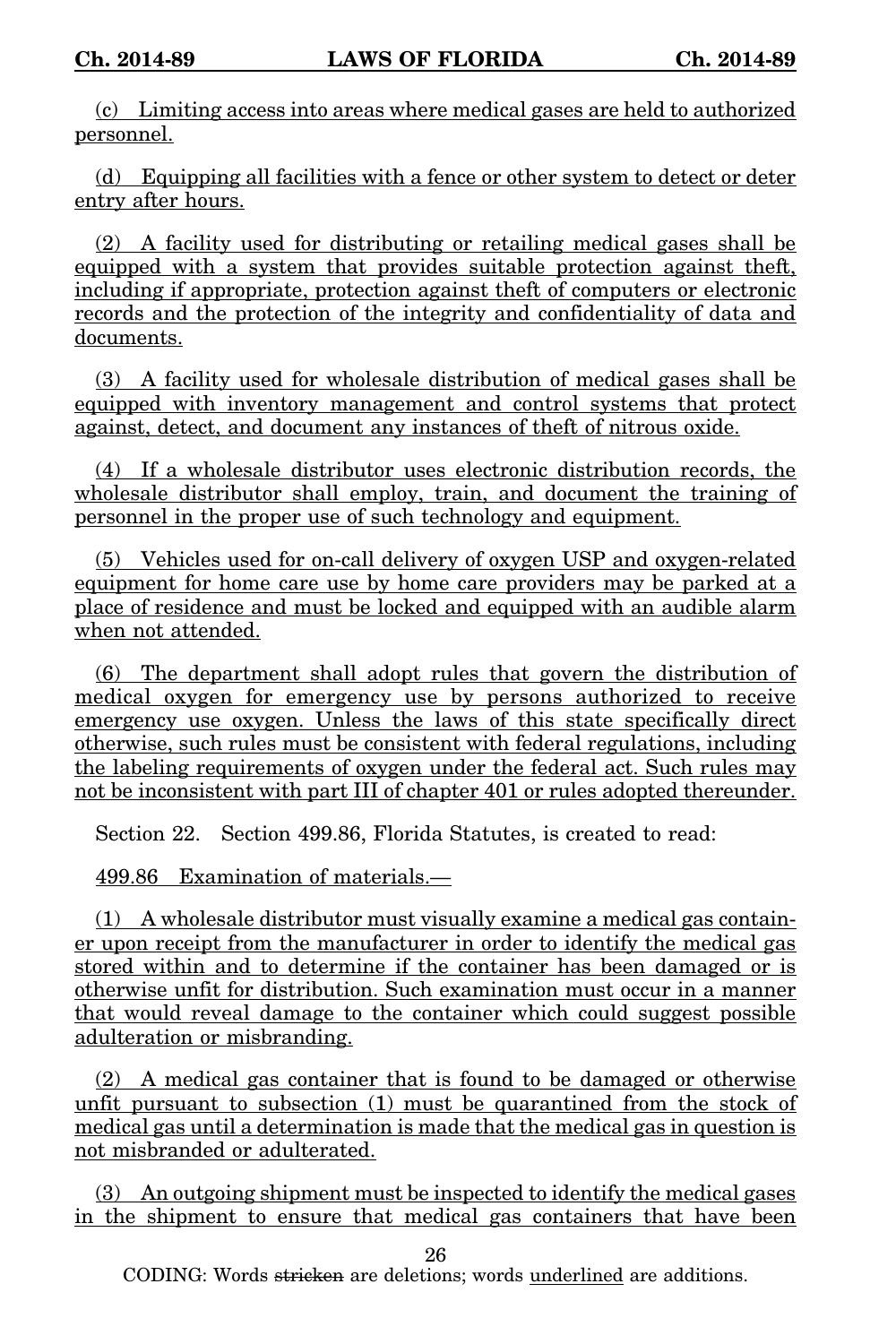damaged in storage or held under improper conditions are not distributed or dispensed.

(4) A wholesale distributor must review records documenting the acquisition of medical gas upon receipt for accuracy and completeness.

Section 23. Section 499.87, Florida Statutes, is created to read:

499.87 Returned, damaged, and outdated medical gas.—

(1) A medical gas that has left the control of the wholesale distributor may be returned to the wholesale distributor or manufacturer from which it was acquired, but may not be resold as a medical gas unless it is reprocessed by a manufacturer using proper and adequate controls to ensure the identity, strength, quality, and purity of the reprocessed medical gas.

(2) A medical gas that has been subjected to improper conditions, such as a fire, accident, or natural disaster, may not be salvaged or reprocessed.

(3) A medical gas, including its container, which is damaged, misbranded, or adulterated must be quarantined from other medical gases until it is destroyed or returned to the manufacturer or wholesale distributor from which it was acquired. External contamination of a medical gas container or closure system which does not impact the integrity of the medical gas is not considered damaged or adulterated for purposes of this subsection. If a medical gas is adulterated or misbranded or suspected of being adulterated or misbranded, notice shall be provided to the manufacturer or wholesale distributor from which the medical gas was acquired and to the appropriate boards and federal regulatory bodies.

(4) A medical gas container that has been opened or used but is not adulterated or misbranded is considered empty and must be quarantined from nonempty medical gas containers and returned to the manufacturer or wholesale distributor from which it was acquired for destruction or reprocessing.

(5) A medical gas, its container, or its associated documentation or labeling that is suspected of being used in criminal activity must be retained until its disposition is authorized by the department or an applicable law enforcement agency.

Section 24. Section 499.88, Florida Statutes, is created to read:

499.88 Due diligence.—

(1) A wholesale distributor shall obtain, before the initial acquisition of medical gas, the following information from the supplying wholesale distributor or manufacturer:

27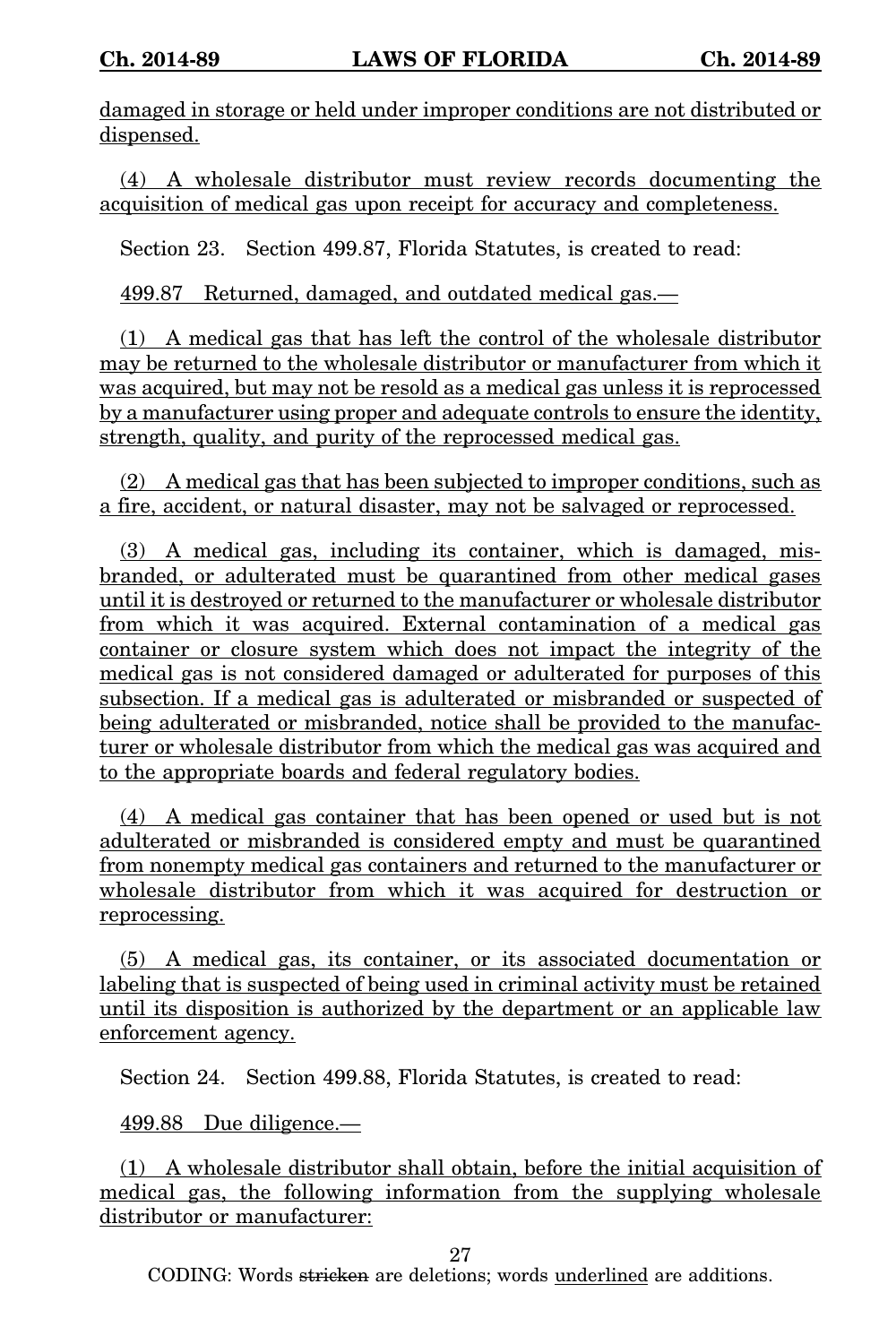(a) If a manufacturer is distributing to a wholesale distributor, evidence that the manufacturer is registered and the medical gas is listed with the United States Food and Drug Administration;

(b) If a wholesale distributor is distributing to a wholesale distributor, evidence that the wholesale distributor supplying the medical gas is legally authorized to distribute medical gas within or into the state;

(c) The name of the responsible facility contact person for the supplying manufacturer or wholesale distributor; and

(d) Certification that the manufacturer's or wholesale distributor's policies and procedures comply with this part.

(2) A wholesale distributor is exempt from obtaining the information from a manufacturer, as required under subsection (1), if the manufacturer is registered with the United States Food and Drug Administration in accordance with s. 510 of the federal act and the manufacturer provides:

(a) Proof of such registration; and

(b) Proof of inspection by the United States Food and Drug Administration or other regulatory body within the past 3 years demonstrating substantial compliance with current good manufacturing practices applicable to medical gases.

(3) A manufacturer or wholesale distributor that distributes to or acquires medical gas from another wholesale distributor shall provide to or obtain from the distributing or acquiring manufacturer or distributor the information required by s. 499.89(1), as applicable.

Section 25. Section 499.89, Florida Statutes, is created to read:

499.89 Recordkeeping.—

(1) A permitholder under this part shall establish and maintain a record of transactions regarding the receipt and the distribution, or other disposition, of medical gases, as applicable. Such records constitute an audit trail and must contain information sufficient to perform a recall of medical gas in compliance with 21 C.F.R. s. 211.196 and 21 C.F.R. s. 820.160(b). Such records must include all of the following information, which may be kept in two separate documents one related to the distribution of medical gas and the other related to the receipt of medical gas:

(a) The dates of receipt and distribution or other disposition of the medical gas.

(b) The name, address, license or permit number and its expiration date for the person or entity purchasing the medical gas from the wholesale distributor.

28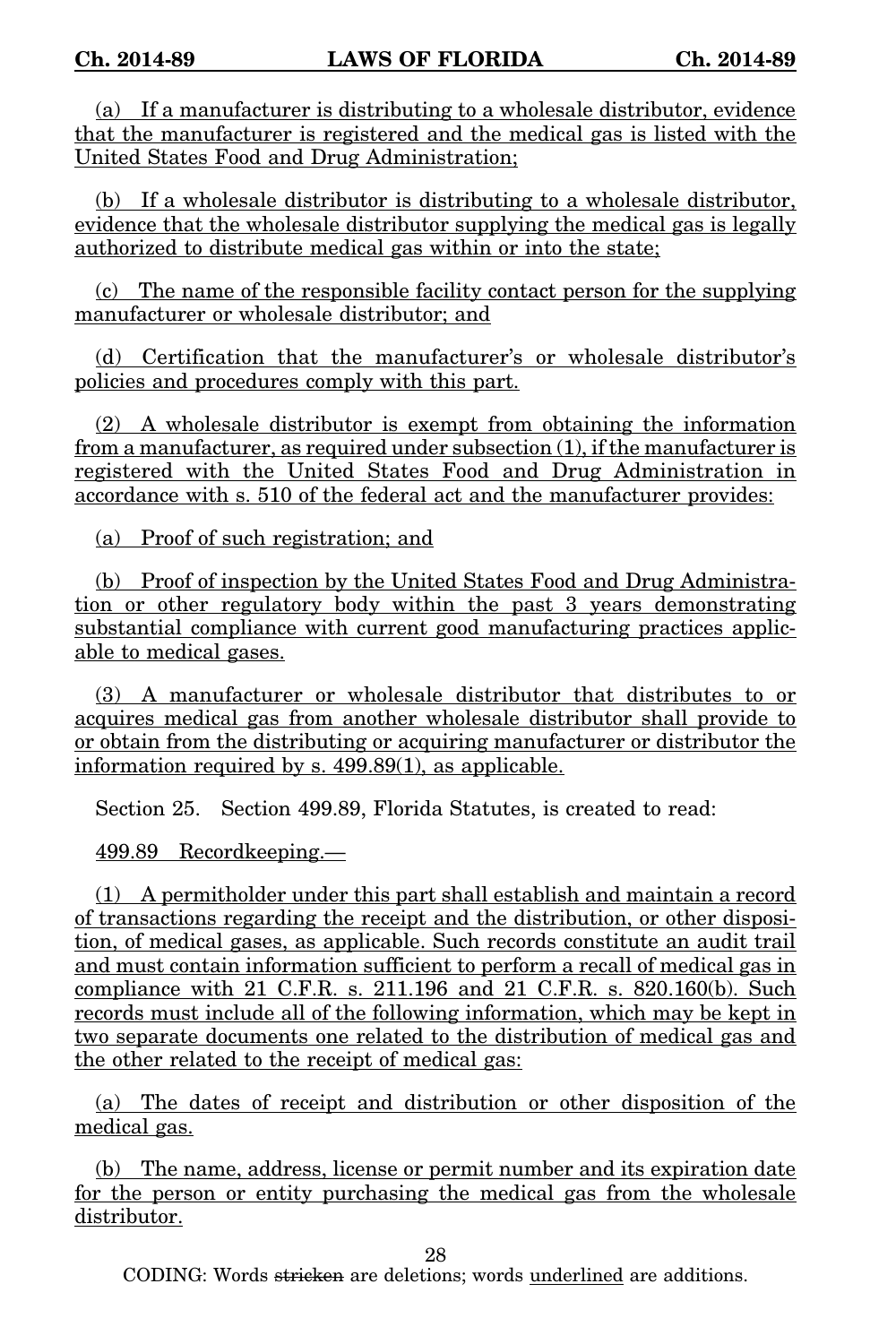(c) The name, address, license or permit number and its expiration date for the person or entity receiving the medical gas, if different from the information required under paragraph (b).

(d) Information sufficient to perform a recall of all medical gas received, distributed, or dispensed.

(2) Such records shall be made available for inspection and copying by an authorized official of any federal, state, or local governmental agency for a period of:

(a) Three years following the distribution date of high pressure medical gases.

(b) Two years following the distribution date for cryogenic or refrigerated liquid medical gases.

(3) Records kept at the inspection site or that can be immediately retrieved by computer or other electronic means shall be readily available for authorized inspection during the retention period. Records kept at a central location apart from the inspection site and not electronically retrievable shall be made available for inspection within 2 working days of a request by an authorized official of any state or federal governmental agency charged with enforcement of these rules.

(4) A pedigree paper is not required for distributing or dispensing medical gas.

(5) A wholesale distributor shall maintain records sufficient to aid in the mandatory reporting of any theft, suspected theft, or other significant loss of nitrous oxide to the department and other appropriate law enforcement agencies.

Section 26. Section 499.90, Florida Statutes, is created to read:

499.90 Policies and procedures.—A wholesale distributor shall establish, maintain, and adhere to written policies and procedures for the receipt, security, storage, transport, shipping, and distribution of medical gases and shall establish, maintain, and adhere to procedures for maintaining inventories; for identifying, recording, and reporting losses or thefts; and for correcting all errors and inaccuracies in inventories associated with nitrous oxide. A wholesale distributor shall include in its written policies and procedures all of the following:

(1) A procedure for handling recalls and withdrawals of medical gas. Such procedure must deal with recalls and withdrawals due to:

(a) Action initiated at the request of the United States Food and Drug Administration or any federal, state, or local law enforcement or other government agency, including the department; or

29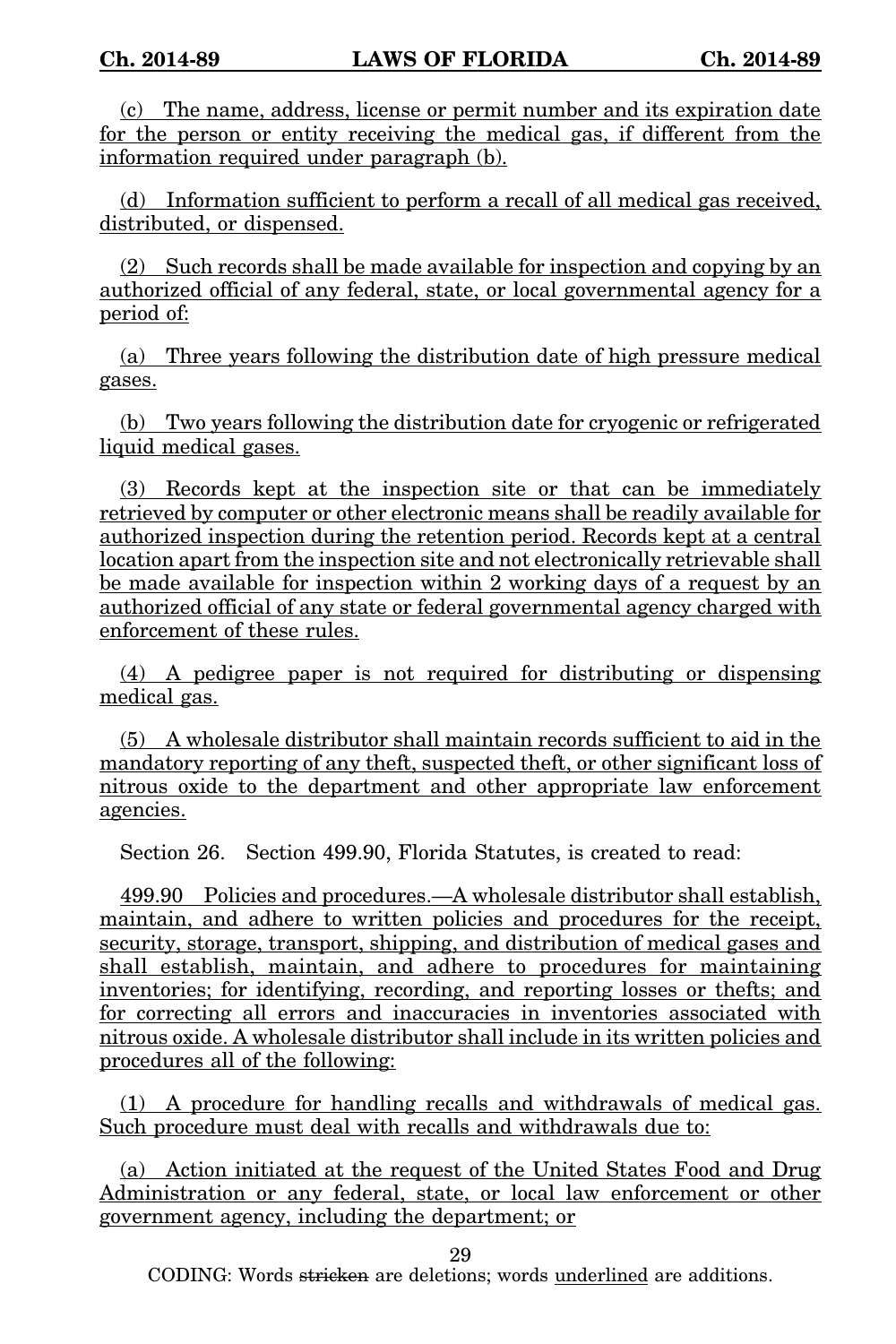(b) Voluntary action by a manufacturer of medical gases to remove defective or potentially defective medical gases from the market.

(2) A procedure that includes preparation for, protection against, and responding to a crisis that affects the security or operation of a facility that stores medical gases in the event of a strike; a fire, flood, or other natural disaster; or other local, state, or national emergency.

(3) A procedure for reporting criminal or suspected criminal activity involving the inventory of nitrous oxide to the department and to applicable law enforcement agencies within 3 business days after becoming aware of the criminal or suspected criminal activity.

Section 27. Section 499.91, Florida Statutes, is created to read:

499.91 Prohibited acts.—A person may not perform or cause the performance of, or aid and abet in, any of the following acts:

(1) The manufacture, sale, or delivery, or the holding or offering for sale, of a medical gas that is adulterated, misbranded, or is otherwise unfit for distribution.

(2) The adulteration or misbranding of a medical gas.

(3) The receipt of a medical gas that is adulterated, misbranded, stolen, or obtained by fraud or deceit, and the delivery or proffered delivery of such medical gas for pay or otherwise.

(4) The alteration, mutilation, destruction, obliteration, or removal of all or any part of the product labeling of a medical gas, or the willful commission of any other act with respect to a medical gas that results in it being misbranded.

(5) The purchase or receipt of a medical gas from a person not authorized to distribute or dispense medical gas or who is not exempted from permitting requirements to wholesale distribute medical gas to such purchaser or recipient.

(6) The knowing and willful sale or transfer of a medical gas to a recipient who is not legally authorized to receive a medical gas, except that a violation does not exist if a permitted wholesale distributor provides oxygen to a permitted medical oxygen retail establishment that is out of compliance with the notice of location change requirements of s. 499.834, provided that the wholesale distributor with knowledge of the violation notifies the department of the transaction by the next business day.

(7) The failure to maintain or provide records required under this part and the rules adopted under this part.

30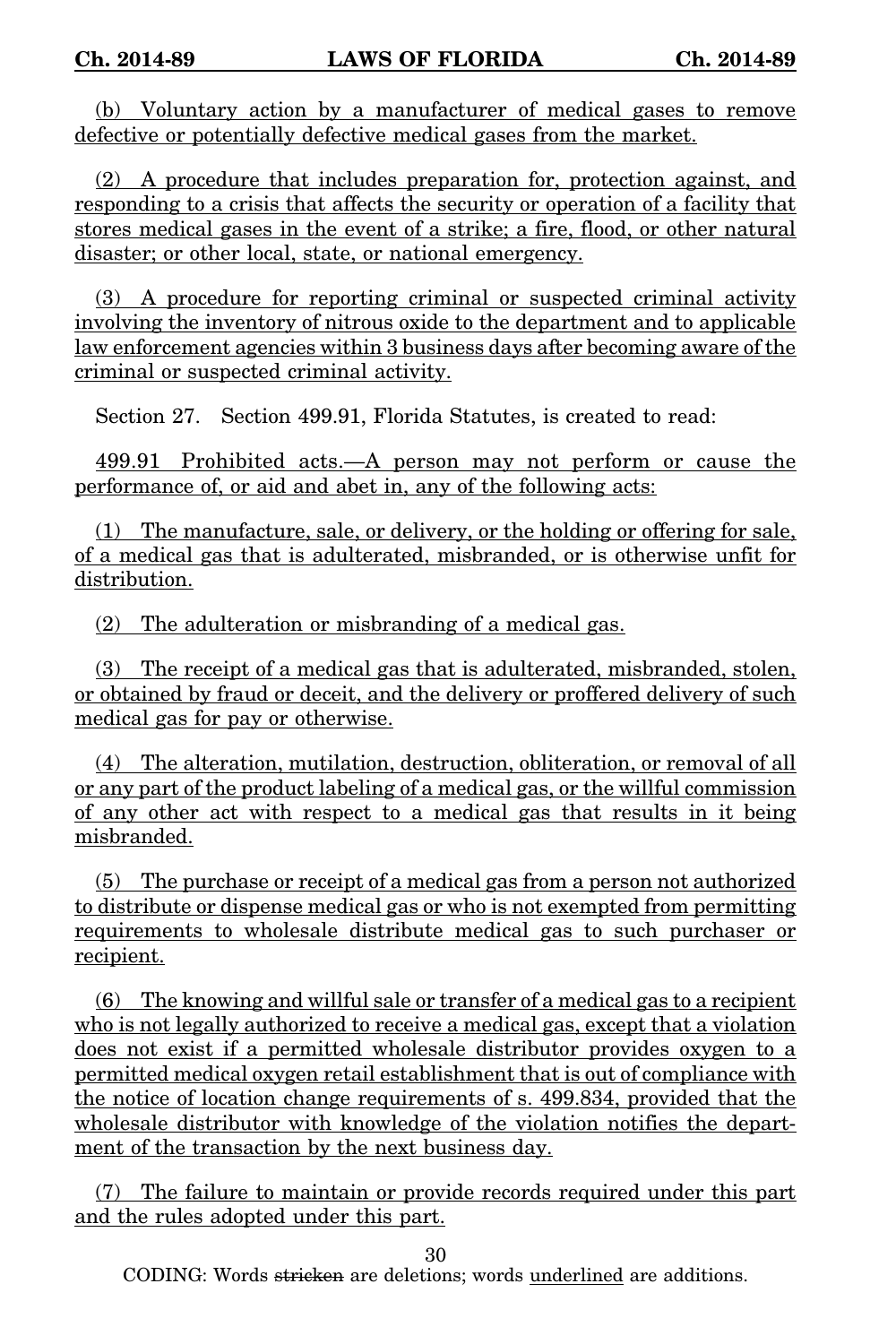(8) Providing the department or any of its representatives or any state or federal official with false or fraudulent records or making false or fraudulent statements regarding this part or the rules adopted under this part.

(9) The distribution of a medical gas that was:

(a) Purchased by a public or private hospital or other health care entity, except for the physical distribution of such medical gas to an authorized recipient at the direction of a hospital or other health care entity;

(b) Donated or supplied at a reduced price to a charitable organization; or

(c) Stolen or obtained by fraud or deceit.

(10) The failure to obtain a license or permit or operating without a valid license or permit, if one is required.

(11) The obtaining of, or attempt to obtain, a medical gas by fraud, deceit, or misrepresentation or engaging in misrepresentation or fraud in the distribution of a medical gas.

(12) Except for emergency use oxygen, the distribution of a medical gas to a patient without a prescription from a practitioner authorized by law to prescribe a medical gas.

(13) The distribution or dispensing of a medical gas that was previously dispensed by a pharmacy or a practitioner authorized by law to prescribe.

(14) The distribution or dispensing of a medical gas or medical gasrelated equipment to a patient, unless the patient has been provided with the appropriate information and counseling on the use, storage, and disposal of the medical gas.

(15) Failure to report an act prohibited under this part or the rules adopted under this part.

(16) Failure to exercise due diligence as provided in s. 499.88.

Section 28. Section 499.92, Florida Statutes, is created to read:

499.92 Criminal acts.—

(1) A person commits a felony of the third degree, punishable as provided in s. 775.082, s. 775.083, or s. 775.084, if he or she:

(a) Adulterates or misbrands a medical gas with intent to defraud or deceive;

(b) Knowingly purchases or receives a medical gas from a person not legally authorized to distribute or dispense medical gas;

31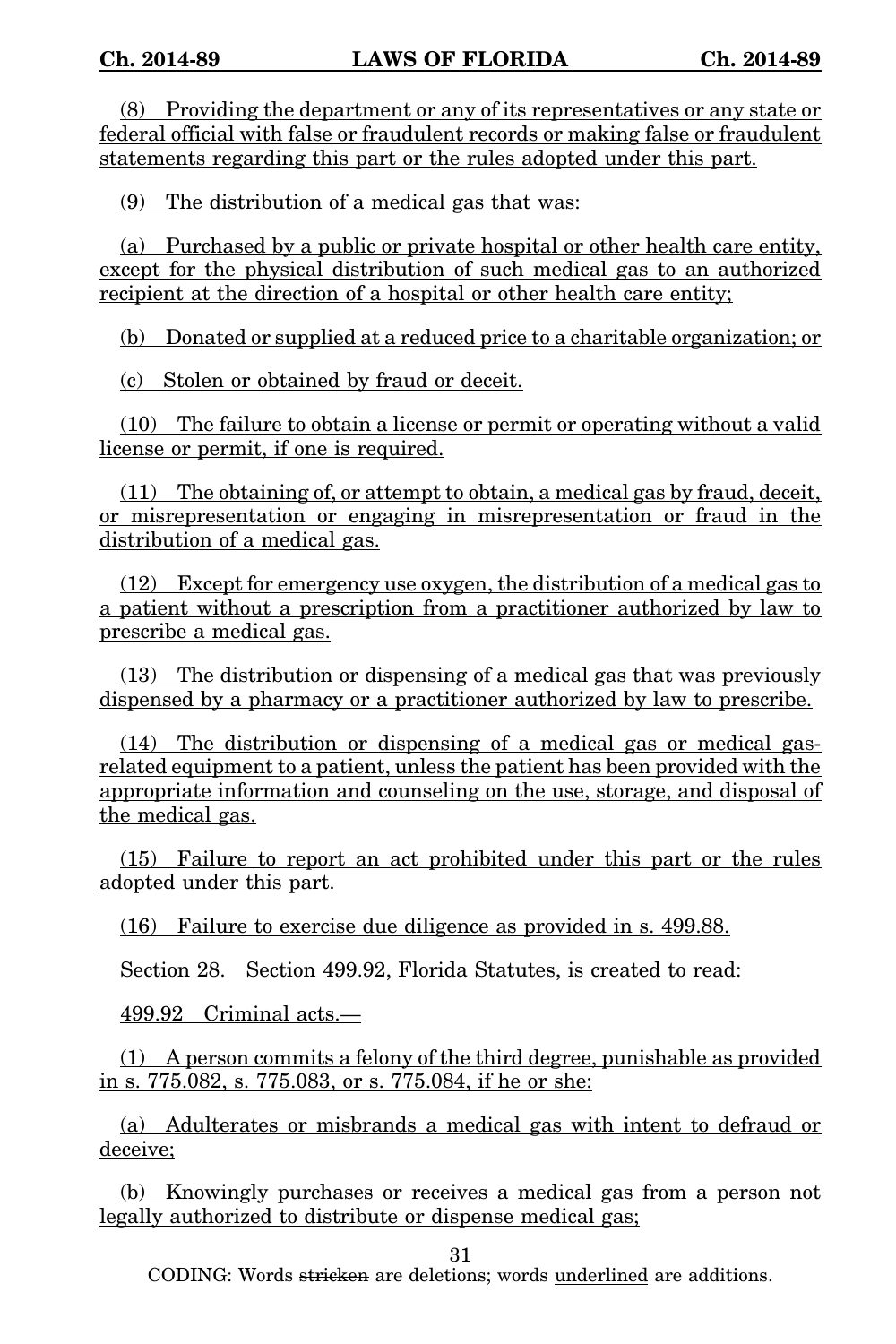(c) Knowingly engages in the wholesale distribution of, or sells, barters, brokers, or transfers, a medical gas to a person not legally authorized to purchase or receive medical gas in the jurisdiction in which the person receives the medical gas. A permitted wholesale distributor that provides oxygen to a permitted medical oxygen retail establishment that is out of compliance with only the change of location notice requirement under s. 499.834, does not commit a violation of this paragraph if the wholesale distributor notifies the department of the transaction no later than the next business day; or

(d) Knowingly falsely creates a label for a medical gas or knowingly misrepresents a factual matter contained in a label for a medical gas.

(2) A person found guilty of an offense under this section, under the authority of the court convicting and sentencing the person, shall be ordered to forfeit to the state any real or personal property:

(a) Used or intended to be used to commit, to facilitate, or to promote the commission of such offense; and

(b) Constituting, derived from, or traceable to the gross proceeds that the defendant obtained directly or indirectly as a result of the offense.

(3) Property or assets subject to forfeiture under subsection (2) may be seized pursuant to a warrant obtained in the same manner as a search warrant or as otherwise authorized by law, and held until the case against a defendant is adjudicated. Monies ordered forfeited, or proceeds from the sale of other assets ordered forfeited, shall be equitably divided between the department and other agencies involved in the investigation and prosecution that led to the conviction. Other property ordered forfeited after conviction of a defendant may, at the discretion of the investigating agencies, be placed into official use by the department or the agencies involved in the investigation and prosecution that led to the conviction.

Section 29. Section 499.93, Florida Statutes, is created to read:

499.93 Inspections.—

(1) The department may require a facility that engages in the manufacture, retail sale, or wholesale distribution of medical gas to undergo an inspection in accordance with a schedule to be determined by the department, including inspections for initial permitting, permit renewal, and a permitholder's change of location. The department may recognize a third party to inspect wholesale distributors in this state or other states pursuant to a schedule to be determined by the department.

(2) The department may recognize another state's inspections of a manufacturer or wholesale distributor located in that state if such state's laws are deemed to be substantially equivalent to the laws of this state by the department.

32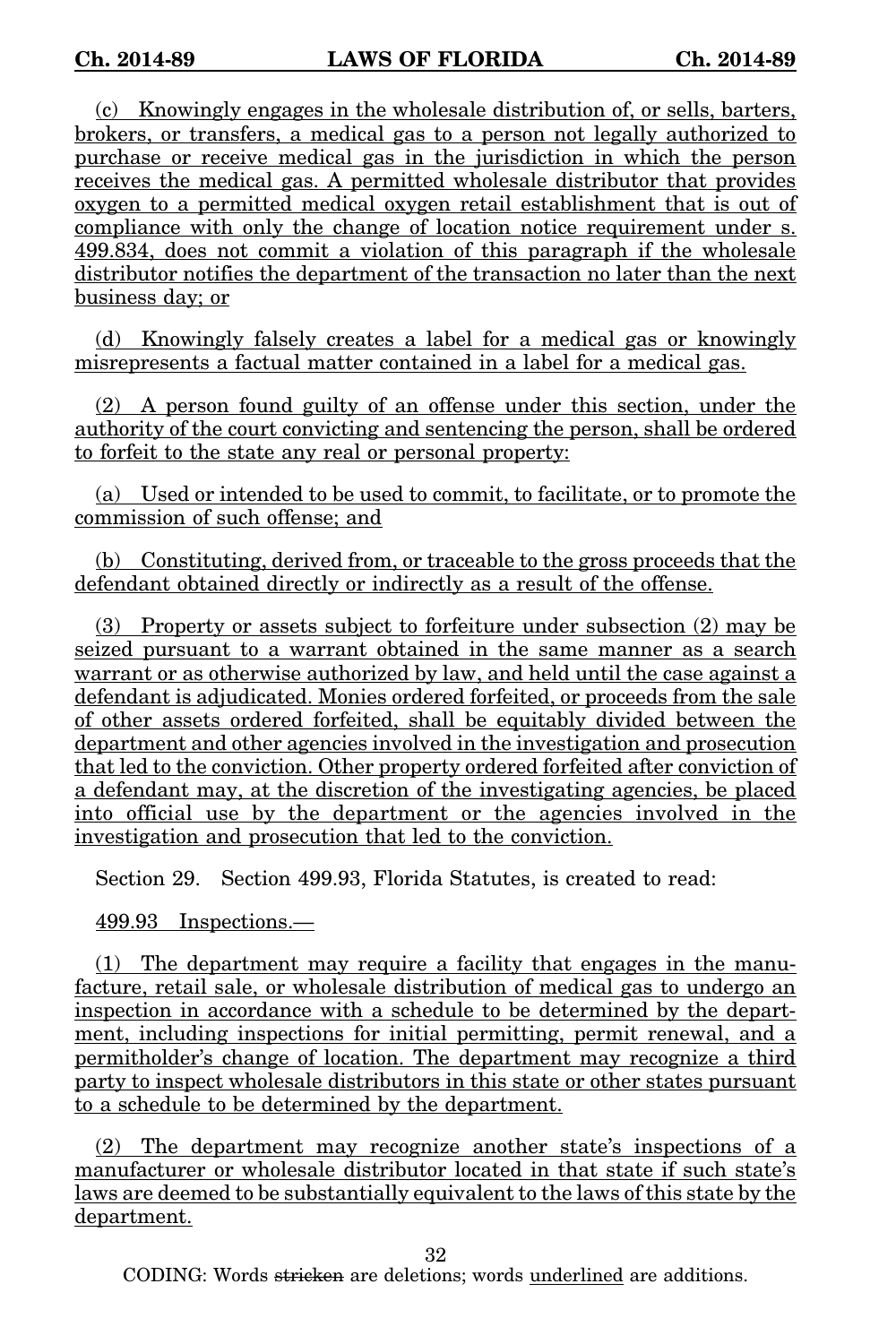(3) A manufacturing facility of medical gases is exempt from routine inspection by the department if:

(a) The manufacturing facility is currently registered with the United States Food and Drug Administration under s. 510 of the federal act and can provide proof of registration, such as a copy of the Internet verification page; and

(b) The manufacturing facility can provide proof of inspection by the Food and Drug Administration, or if the facility is located in another state, inspection by the Food and Drug Administration or other governmental entity charged with regulation of good manufacturing practices related to medical gases in that state within the past 3 years, which demonstrates substantial compliance with current good manufacturing practices applicable to medical gases.

(4) A permitholder under this part shall exhibit or have readily available its state permits and its most recent inspection report administered by the department.

Section 30. Section 499.931, Florida Statutes, is created to read:

499.931 Trade secret information.—Information required to be submitted under this part which is a trade secret as defined in s.  $812.081(1)(c)$  and designated as a trade secret by an applicant or permitholder must be maintained as required under s. 499.051.

Section 31. Section 499.94, Florida Statutes, is created to read:

499.94 Fees.—A fee collected for a permit under this part shall be deposited into the Professional Regulation Trust Fund. Moneys collected under this part shall be used for administering this part. The department shall maintain a separate account in the trust fund for the Drugs, Devices, and Cosmetics program.

Section 32. Paragraph (a) of subsection (1) of section 409.9201, Florida Statutes, is amended to read:

409.9201 Medicaid fraud.—

(1) As used in this section, the term:

(a) "Prescription drug" means any drug, including, but not limited to, finished dosage forms or active ingredients that are subject to, defined in by, or described in by s. 503(b) of the Federal Food, Drug, and Cosmetic Act or in by s. 465.003(8), s. 499.003(52), s. 499.003(46) or (53) or s. 499.007(13), or s. 499.82(10).

The value of individual items of the legend drugs or goods or services involved in distinct transactions committed during a single scheme or course

33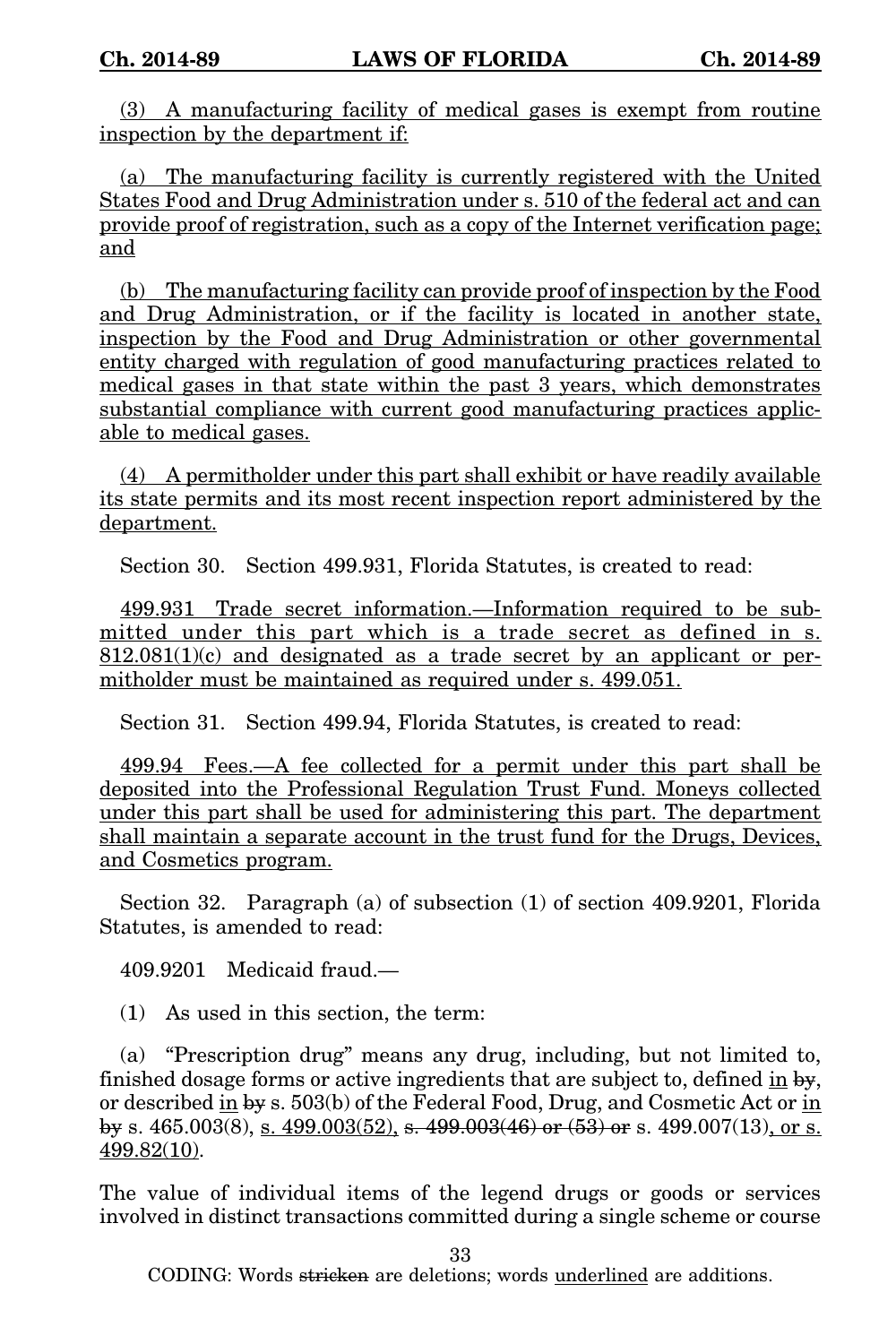of conduct, whether involving a single person or several persons, may be aggregated when determining the punishment for the offense.

Section 33. Paragraph (c) of subsection (9) of section 460.403, Florida Statutes, is amended to read:

460.403 Definitions.—As used in this chapter, the term:

(9)

(c)1. Chiropractic physicians may adjust, manipulate, or treat the human body by manual, mechanical, electrical, or natural methods; by the use of physical means or physiotherapy, including light, heat, water, or exercise; by the use of acupuncture; or by the administration of foods, food concentrates, food extracts, and items for which a prescription is not required and may apply first aid and hygiene, but chiropractic physicians are expressly prohibited from prescribing or administering to any person any legend drug except as authorized under subparagraph 2., from performing any surgery except as stated herein, or from practicing obstetrics.

2. Notwithstanding the prohibition against prescribing and administering legend drugs under subparagraph 1. or s.  $499.83(2)(c)$  s.  $499.01(2)(m)$ , pursuant to board rule chiropractic physicians may order, store, and administer, for emergency purposes only at the chiropractic physician's office or place of business, prescription medical oxygen and may also order, store, and administer the following topical anesthetics in aerosol form:

a. Any solution consisting of 25 percent ethylchloride and 75 percent dichlorodifluoromethane.

b. Any solution consisting of 15 percent dichlorodifluoromethane and 85 percent trichloromonofluoromethane.

However, this paragraph does not authorize a chiropractic physician to prescribe medical oxygen as defined in chapter 499.

Section 34. Subsection (3) of section 465.0265, Florida Statutes, is amended to read:

465.0265 Centralized prescription filling.—

(3) The filling, delivery, and return of a prescription by one pharmacy for another pursuant to this section shall not be construed as the filling of a transferred prescription as described set forth in s. 465.026 or as a wholesale distribution as defined set forth in s. 499.003 s. 499.003(54).

Section 35. Paragraph (b) of subsection (2) of section 499.01212, Florida Statutes, is amended to read:

499.01212 Pedigree paper.—

(2) FORMAT.—A pedigree paper must contain the following information:

34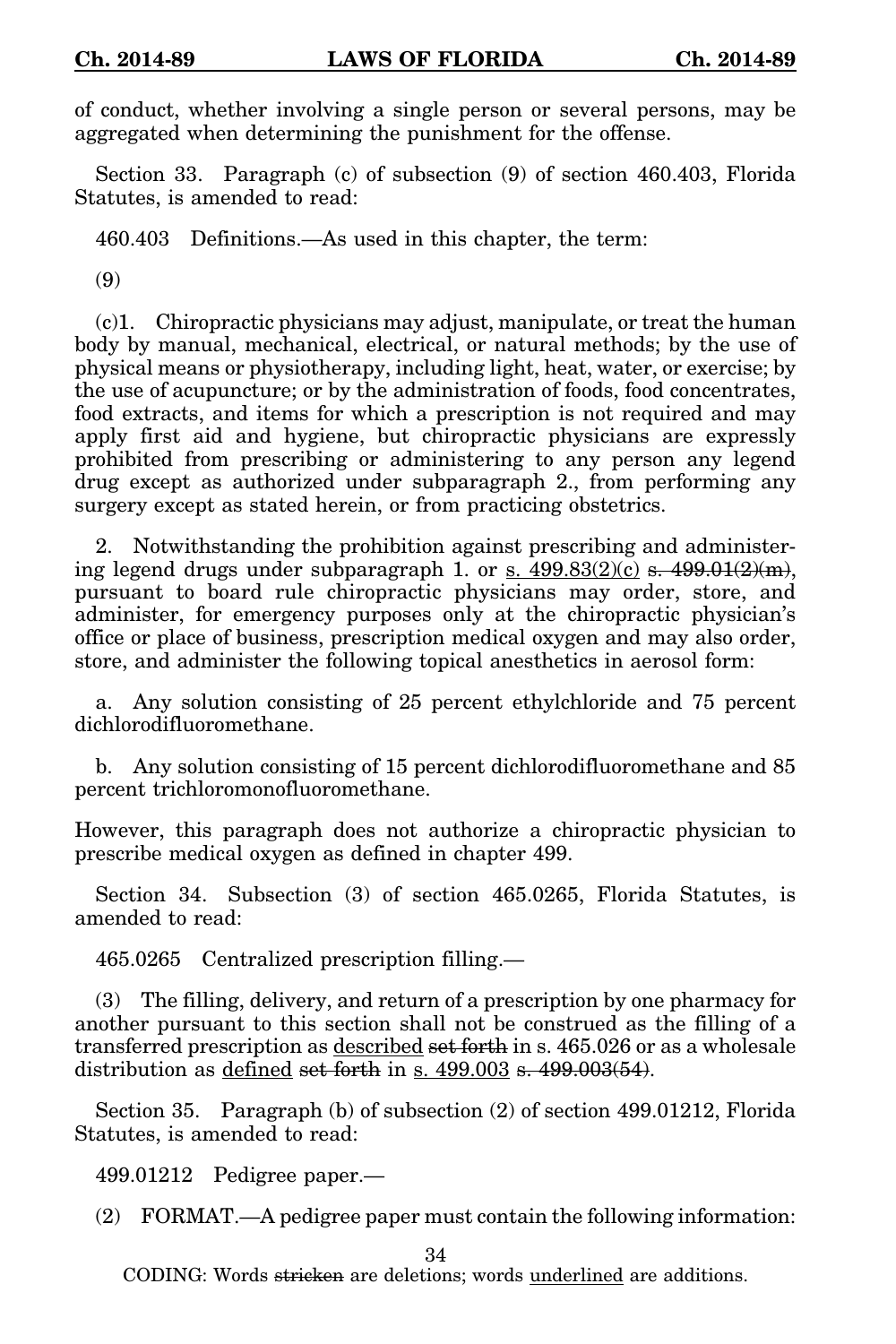(b) For all other wholesale distributions of prescription drugs:

1. The quantity, dosage form, and strength of the prescription drugs.

2. The lot numbers of the prescription drugs.

3. The name and address of each owner of the prescription drug and his or her signature.

4. Shipping information, including the name and address of each person certifying delivery or receipt of the prescription drug.

5. An invoice number, a shipping document number, or another number uniquely identifying the transaction.

6. A certification that the recipient wholesale distributor has authenticated the pedigree papers.

7. The unique serialization of the prescription drug, if the manufacturer or repackager has uniquely serialized the individual prescription drug unit.

8. The name, address, telephone number, and, if available, e-mail contact information of each wholesale distributor involved in the chain of the prescription drug's custody.

When an affiliated group member obtains title to a prescription drug before distributing the prescription drug as the manufacturer as defined in s.  $499.003(30)(e)$  under s.  $499.003(31)(e)$ , information regarding the distribution between those affiliated group members may be omitted from a pedigree paper required under this paragraph for subsequent distributions of that prescription drug.

Section 36. Paragraph (a) of subsection (1) and subsection (3) of section 499.015, Florida Statutes, are amended to read:

499.015 Registration of drugs, devices, and cosmetics; issuance of certificates of free sale.—

 $(1)(a)$  Except for those persons exempted from the definition of manufacturer in  $\sin \frac{499.003}{\sin \frac{499.003}{31}}$ , any person who manufactures, packages, repackages, labels, or relabels a drug, device, or cosmetic in this state must register such drug, device, or cosmetic biennially with the department; pay a fee in accordance with the fee schedule provided by s. 499.041; and comply with this section. The registrant must list each separate and distinct drug, device, or cosmetic at the time of registration.

(3) Except for those persons exempted from the definition of manufacturer in s.  $499.003$  s.  $499.003(31)$ , a person may not sell any product that he or she has failed to register in conformity with this section. Such failure to register subjects such drug, device, or cosmetic product to seizure and

35